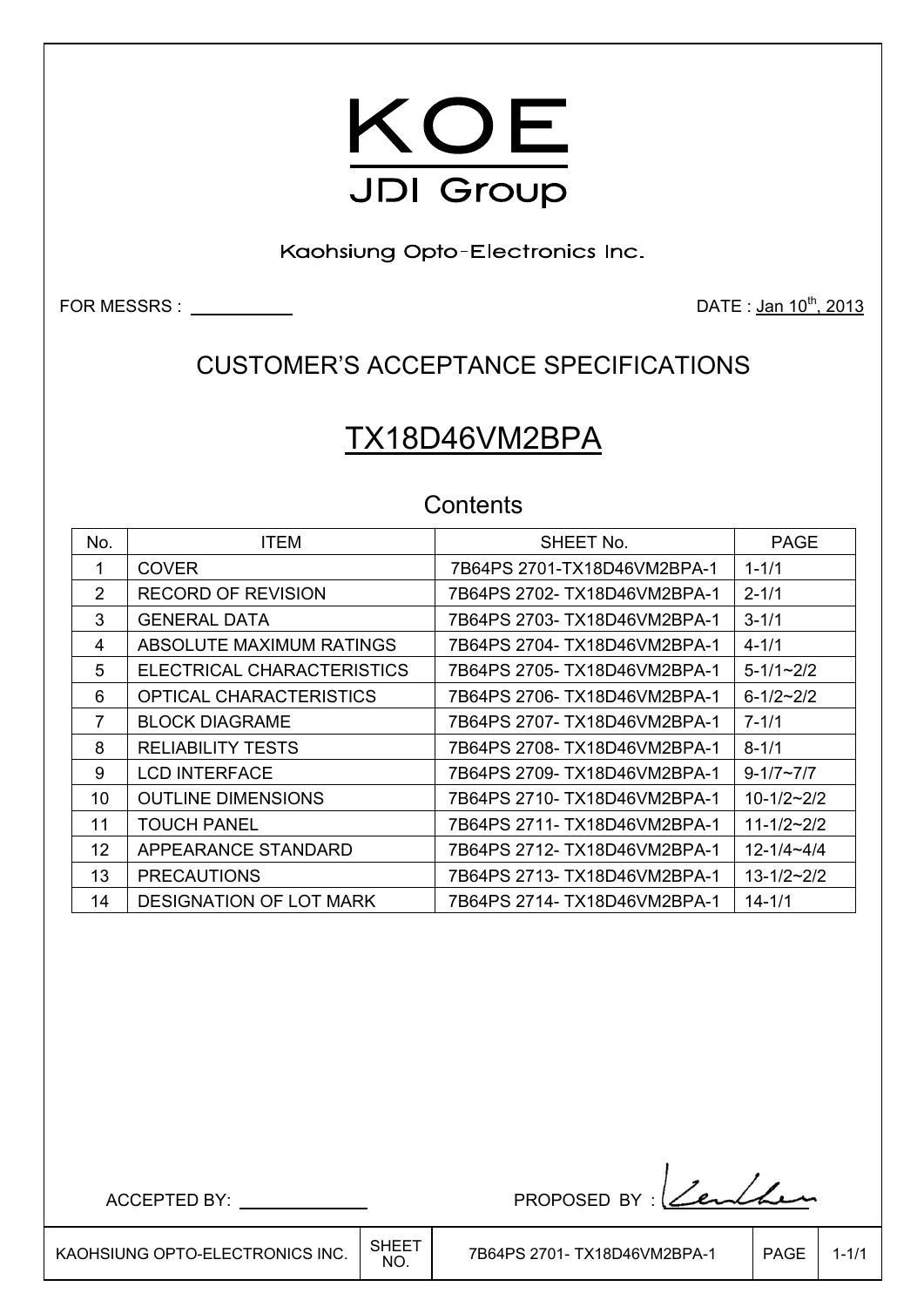|             | 2. RECORD OF REVISION           |                     |                             |      |           |
|-------------|---------------------------------|---------------------|-----------------------------|------|-----------|
| <b>DATE</b> | SHEET No.                       |                     | SUMMARY                     |      |           |
|             |                                 |                     |                             |      |           |
|             |                                 |                     |                             |      |           |
|             |                                 |                     |                             |      |           |
|             |                                 |                     |                             |      |           |
|             |                                 |                     |                             |      |           |
|             |                                 |                     |                             |      |           |
|             |                                 |                     |                             |      |           |
|             |                                 |                     |                             |      |           |
|             |                                 |                     |                             |      |           |
|             |                                 |                     |                             |      |           |
|             |                                 |                     |                             |      |           |
|             |                                 |                     |                             |      |           |
|             |                                 |                     |                             |      |           |
|             |                                 |                     |                             |      |           |
|             |                                 |                     |                             |      |           |
|             |                                 |                     |                             |      |           |
|             |                                 |                     |                             |      |           |
|             |                                 |                     |                             |      |           |
|             |                                 |                     |                             |      |           |
|             |                                 |                     |                             |      |           |
|             |                                 |                     |                             |      |           |
|             |                                 |                     |                             |      |           |
|             |                                 |                     |                             |      |           |
|             |                                 |                     |                             |      |           |
|             |                                 |                     |                             |      |           |
|             |                                 |                     |                             |      |           |
|             |                                 |                     |                             |      |           |
|             |                                 |                     |                             |      |           |
|             |                                 |                     |                             |      |           |
|             |                                 |                     |                             |      |           |
|             |                                 |                     |                             |      |           |
|             |                                 |                     |                             |      |           |
|             |                                 |                     |                             |      |           |
|             |                                 |                     |                             |      |           |
|             |                                 |                     |                             |      |           |
|             |                                 |                     |                             |      |           |
|             |                                 |                     |                             |      |           |
|             |                                 |                     |                             |      |           |
|             |                                 |                     |                             |      |           |
|             | KAOHSIUNG OPTO-ELECTRONICS INC. | <b>SHEET</b><br>NO. | 7B64PS 2702-TX18D46VM2BPA-1 | PAGE | $2 - 1/1$ |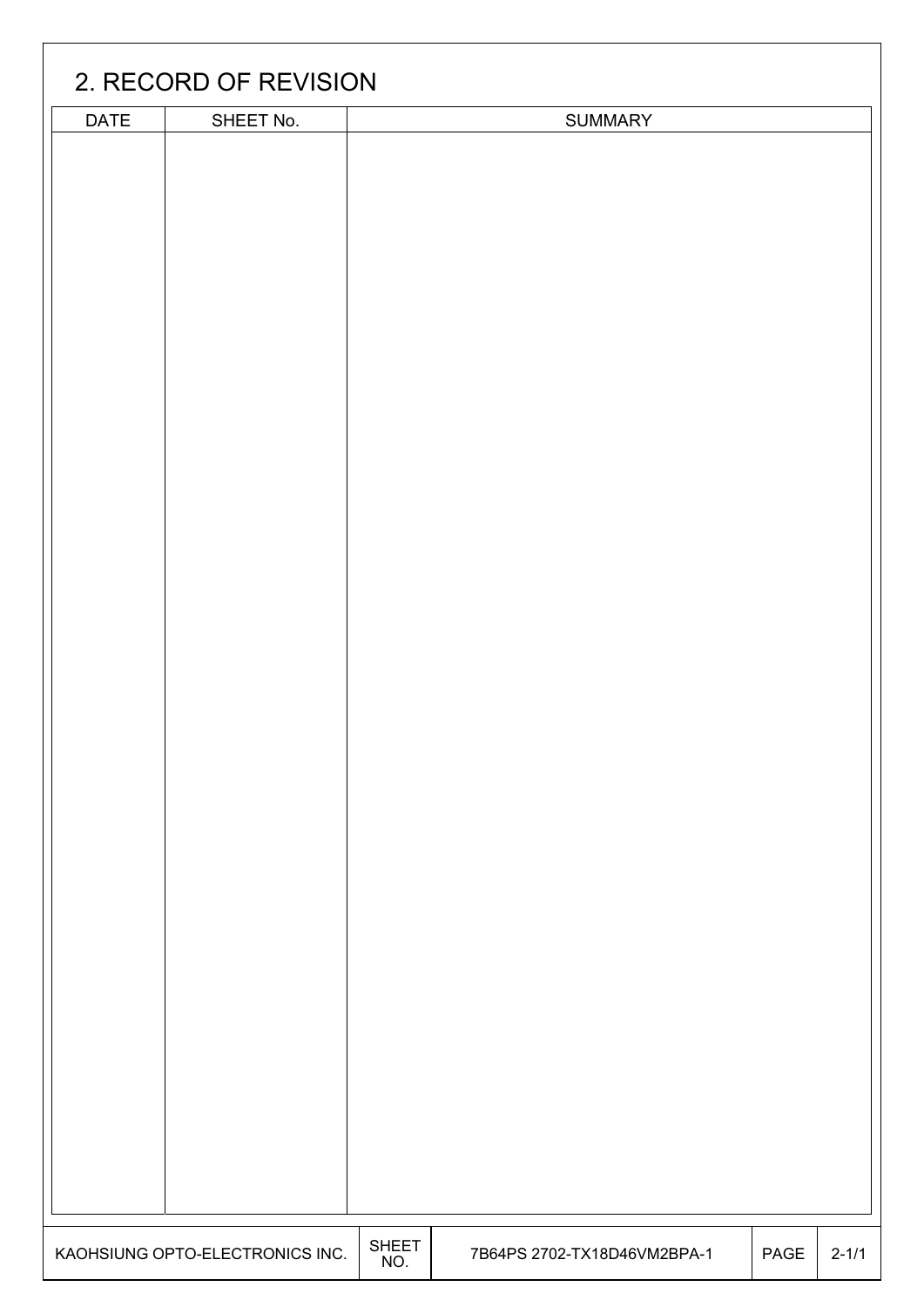# 3. GENERAL DATA

## 3.1 DISPLAY FEATURES

This module is a 7" WVGA of 16:9 format amorphous silicon TFT. The pixel format is vertical stripe and sub pixels are arranged as R(red), G(green), B(blue) sequentially. This display is RoHS compliant, and COG (chip on glass) technology and LED backlight are applied on this display.

| Part Name                      | TX18D46VM2BPA                                                                                            |
|--------------------------------|----------------------------------------------------------------------------------------------------------|
| <b>Module Dimensions</b>       | 165.0(W) mm x 106.0(H) mm x 9.6(D) mm typ.                                                               |
| <b>LCD Active Area</b>         | 152.4(W) mm x 91.44(H) mm                                                                                |
| Dot Pitch                      | $0.0635(W)$ mm x 3(R, G, B)(W) x 0.1905(H) mm                                                            |
| Resolution                     | 800 x 3(RGB)(W) x 480(H) dots                                                                            |
| <b>Color Pixel Arrangement</b> | R, G, B Vertical stripe                                                                                  |
| LCD Type                       | Transmissive Color TFT; Normally White                                                                   |
| Display Type                   | <b>Active Matrix</b>                                                                                     |
| Number of Colors               | 262k Colors                                                                                              |
| <b>Backlight</b>               | 3 LEDs serial x 9 parallel (27 LEDs in total)                                                            |
| Weight                         | 168g typ.                                                                                                |
| Interface                      | LVDS; 20 pins                                                                                            |
| Power Supply Voltage           | 3.3V for LCD; 12V for Backlight                                                                          |
| <b>Power Consumption</b>       | 0.8W for LCD; 1.3W for Backlight                                                                         |
| <b>Viewing Direction</b>       | 12 O'clock (without image inversion and least brightness change)<br>6 O'clock (contrast peak located at) |
| <b>Touch Panel</b>             | Resistive type ; Film on Glass ; 4-wire type ; Anti-glare surface                                        |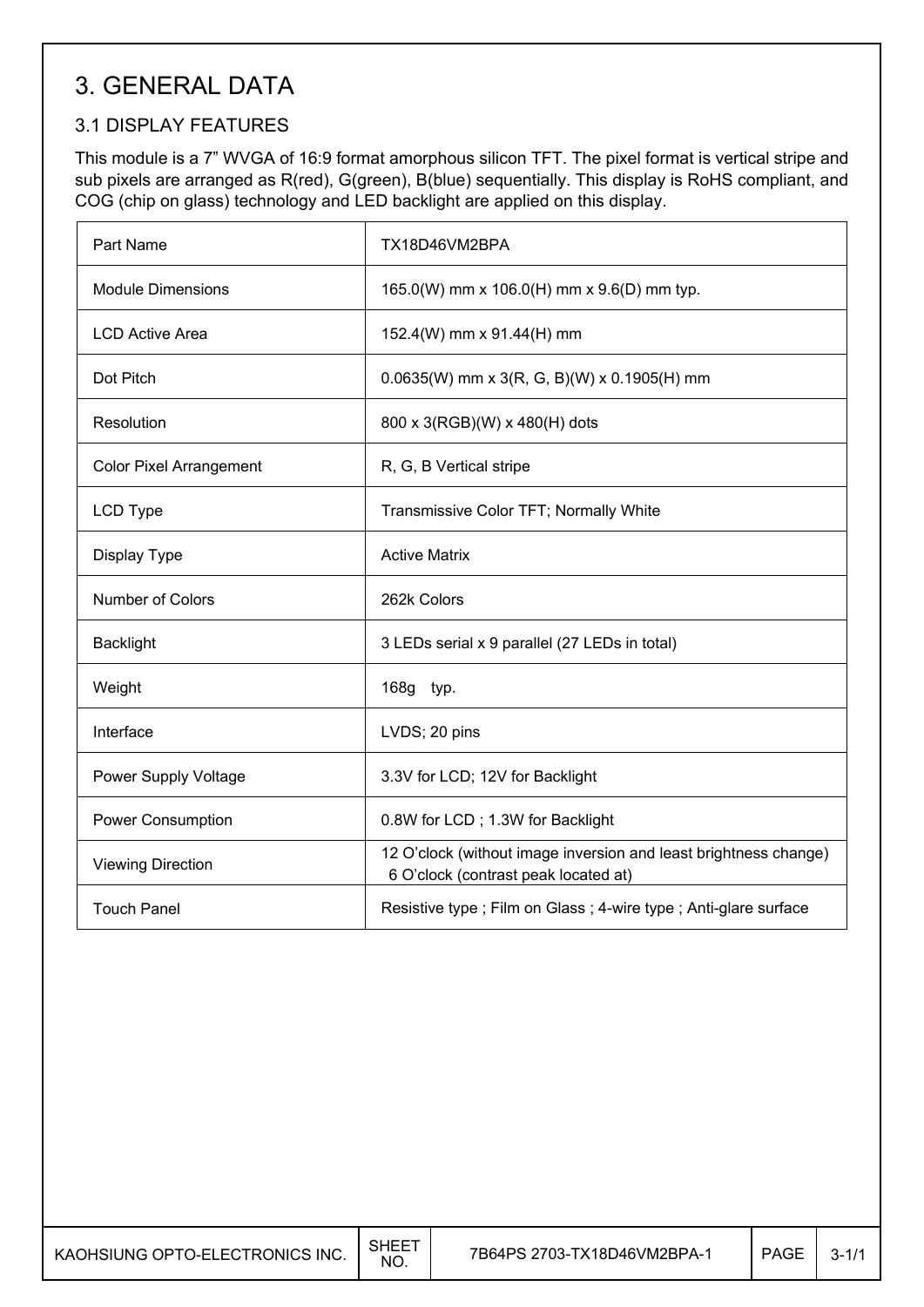# 4. ABSOLUTE MAXIMUM RATINGS

| Item                         | Symbol   | Min.   | Max.          | Unit         | Remarks                  |
|------------------------------|----------|--------|---------------|--------------|--------------------------|
| Supply Voltage               | $V_{DD}$ |        | 7.0           |              | $\overline{\phantom{0}}$ |
| Input Voltage of Logic       |          | $-0.3$ | $V_{DD}$ +0.3 |              | Note 1                   |
| <b>Operating Temperature</b> | Top      | $-20$  | 70            | $^{\circ}$ C | Note 2                   |
| Storage Temperature          | Tst      | $-30$  | 80            | $\degree$ C  | Note 2                   |

Note 1: The rating is defined for the signal voltages of the interface such as CLK and pixel data pairs.

Note 2: The maximum rating is defined as above based on the chamber temperature, which might be different from ambient temperature after assembling the panel into the application. Moreover, some temperature-related phenomenon as below needed to be noticed:

- Background color, contrast and response time would be different in temperatures other than  $25^{\circ}$ C.

- Operating under high temperature will shorten LED lifetime.

| NO. | KAOHSIUNG OPTO-ELECTRONICS INC. | SHEET | 7B64PS 2704-TX18D46VM2BPA-1 | <b>PAGE</b> | 4- |
|-----|---------------------------------|-------|-----------------------------|-------------|----|
|-----|---------------------------------|-------|-----------------------------|-------------|----|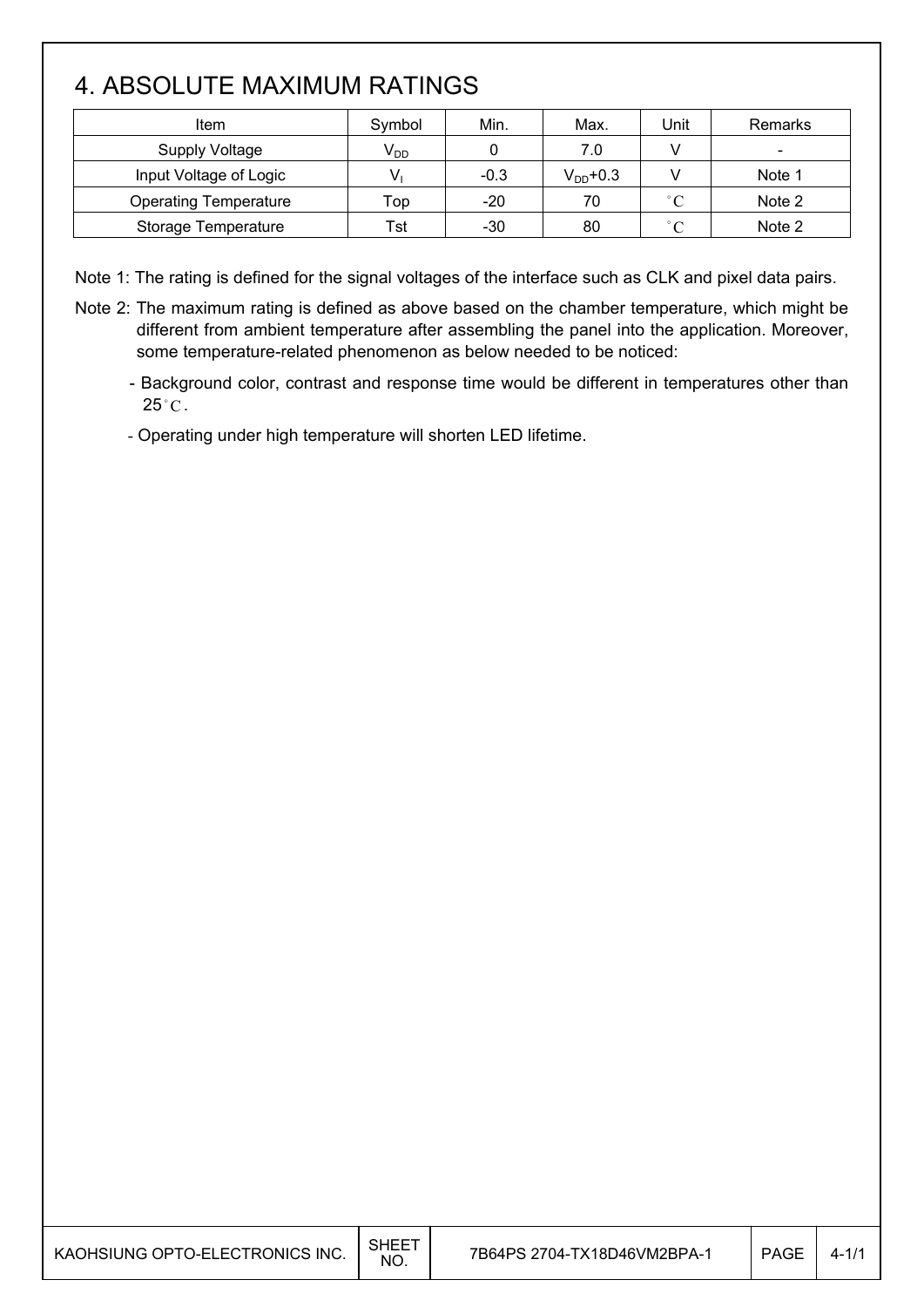# 5. ELECTRICAL CHARACTERISTICS

## 5.1 LCD CHARACTERISTICS

| 5.1 LUD UHARAUTERISTIUS<br>$T_a = 25 °C$ , Vss = 0V |                             |              |        |       |        |            |            |
|-----------------------------------------------------|-----------------------------|--------------|--------|-------|--------|------------|------------|
| Item                                                | Symbol                      | Condition    | Min.   | Typ.  | Max.   | Unit       | Remarks    |
| Power Supply Voltage                                | $V_{DD}$                    |              | 3.0    | 3.3   | 3.6    | ٧          |            |
| Differential Input                                  |                             | $V_{\sf IH}$ | -      |       | $+100$ |            |            |
| <b>Receiver Threshold</b>                           | Voltage for LVDS<br>$V_{1}$ |              | $-100$ |       |        | mV         | Note 1     |
| Power Supply Current                                | l <sub>DD</sub>             |              |        | 240   |        | mA         | Note $2,3$ |
| <b>Vsync Frequency</b>                              |                             |              |        | 60    | 65     | Hz         |            |
| <b>Hsync Frequency</b>                              | Jн                          |              | 28.43  | 31.2  | 34.2   | <b>KHz</b> | Note 4     |
| <b>DCLK Frequency</b>                               | C L K                       |              | 29     | 32.32 | 36.15  | MHz        |            |

#### Note 1: VCM=+1.2V

VCM is common mode voltage of LVDS transmitter/receiver.

The input terminal of LVDS transmitter is terminated with 100 $\Omega$ .



Note 2: An all black check pattern is used when measuring  $I_{DD}$ ,  $f_v$  is set to 60Hz.



- Note 3: 1.0A fuse is applied in the module for  $I_{DD}$ . For display activation and protection purpose, power supply is recommended larger than 2.5A to start the display and break fuse once any short circuit occurred.
- Note 4: For LVDS transmitter input.

| KAOHSIUNG OPTO-ELECTRONICS INC. | SHEET<br>NO. | 7B64PS 2705-TX18D46VM2BPA-1 | <b>PAGE</b> | $5 - 1/2$ |
|---------------------------------|--------------|-----------------------------|-------------|-----------|
|                                 |              |                             |             |           |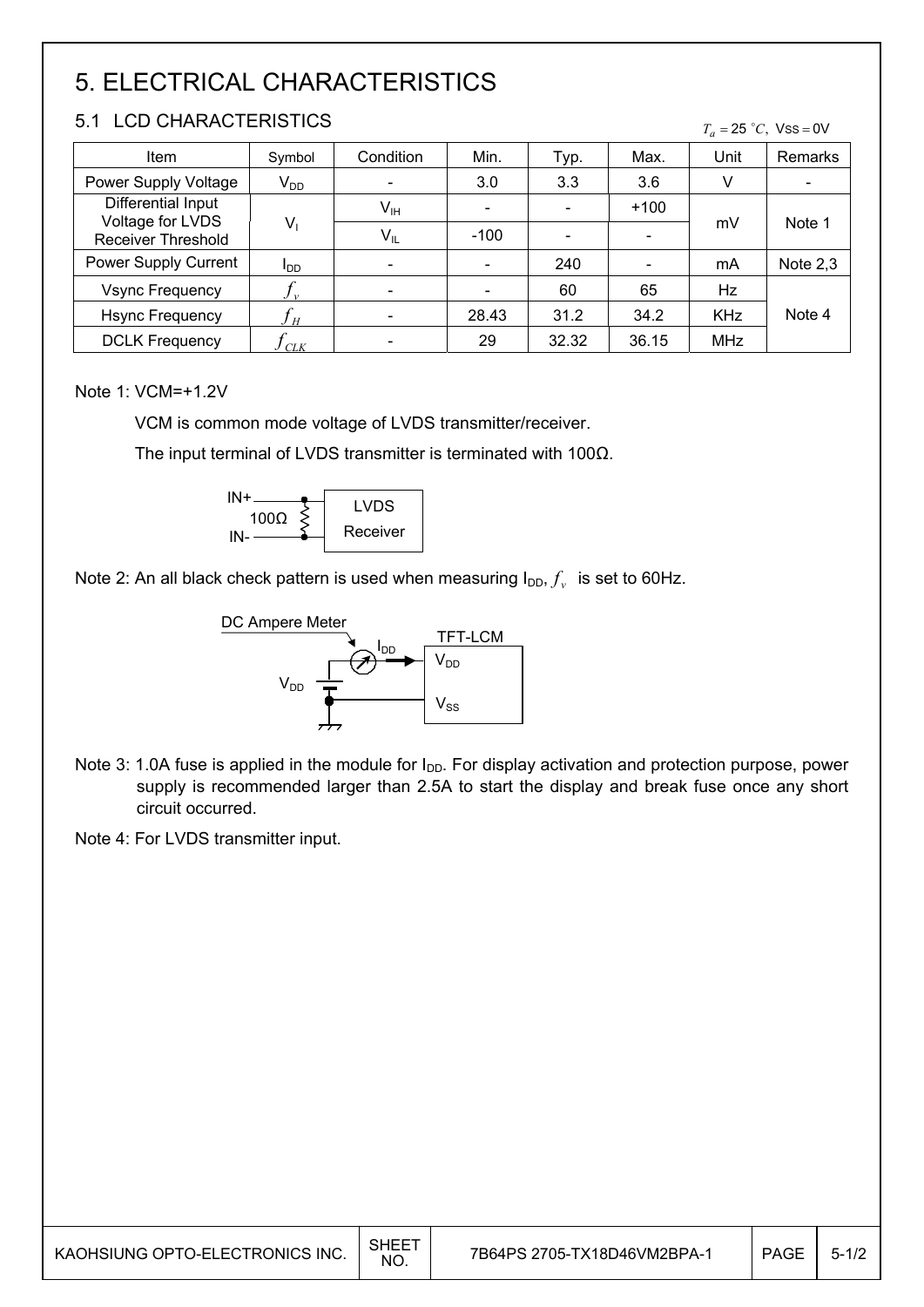| UNG OPTO-ELECTRONICS INC. | <b>SHEET</b><br>NO. | 7B64PS 2705-TX18D46VM2BPA-1 | <b>PAG</b> |
|---------------------------|---------------------|-----------------------------|------------|

### 5.2 BACKLIGHT CHARACTERISTICS

| 3.2 BAUNLIGHT UNARAUTERISTIUS<br>$T_a = 25$ °C |                             |                       |      |      |      |      |                          |  |
|------------------------------------------------|-----------------------------|-----------------------|------|------|------|------|--------------------------|--|
| Item                                           | Symbol                      | Condition             | Min. | Typ. | Max. | Unit | Remarks                  |  |
| <b>LED Input Voltage</b>                       | $\mathsf{V}_{\mathsf{LED}}$ | <b>Backlight Unit</b> | 11.5 | 12   | 12.5 |      | Note <sub>1</sub>        |  |
| LED Forward Current                            | <b>I</b> LED                | <b>Backlight Unit</b> |      | 108  |      | mA   | $\overline{\phantom{0}}$ |  |
| LED Lifetime                                   | -                           | 108 mA                |      | 40K  | -    | hrs  | Note 2.3                 |  |

Note 1: Fig. 5.1 shows the LED backlight circuit. The circuit has 27 LEDs in total and R is 243 $\Omega$ .





- Note 2: The estimated lifetime is specified as the time to reduce 50% brightness by applying 108 mA at  $25^{\circ}$ C
- Note 3: By applying different  $I_{LED}$ , the estimated brightness and LED life time curves are shown as Fig 5.2 and Fig 5.3 for various environment use.

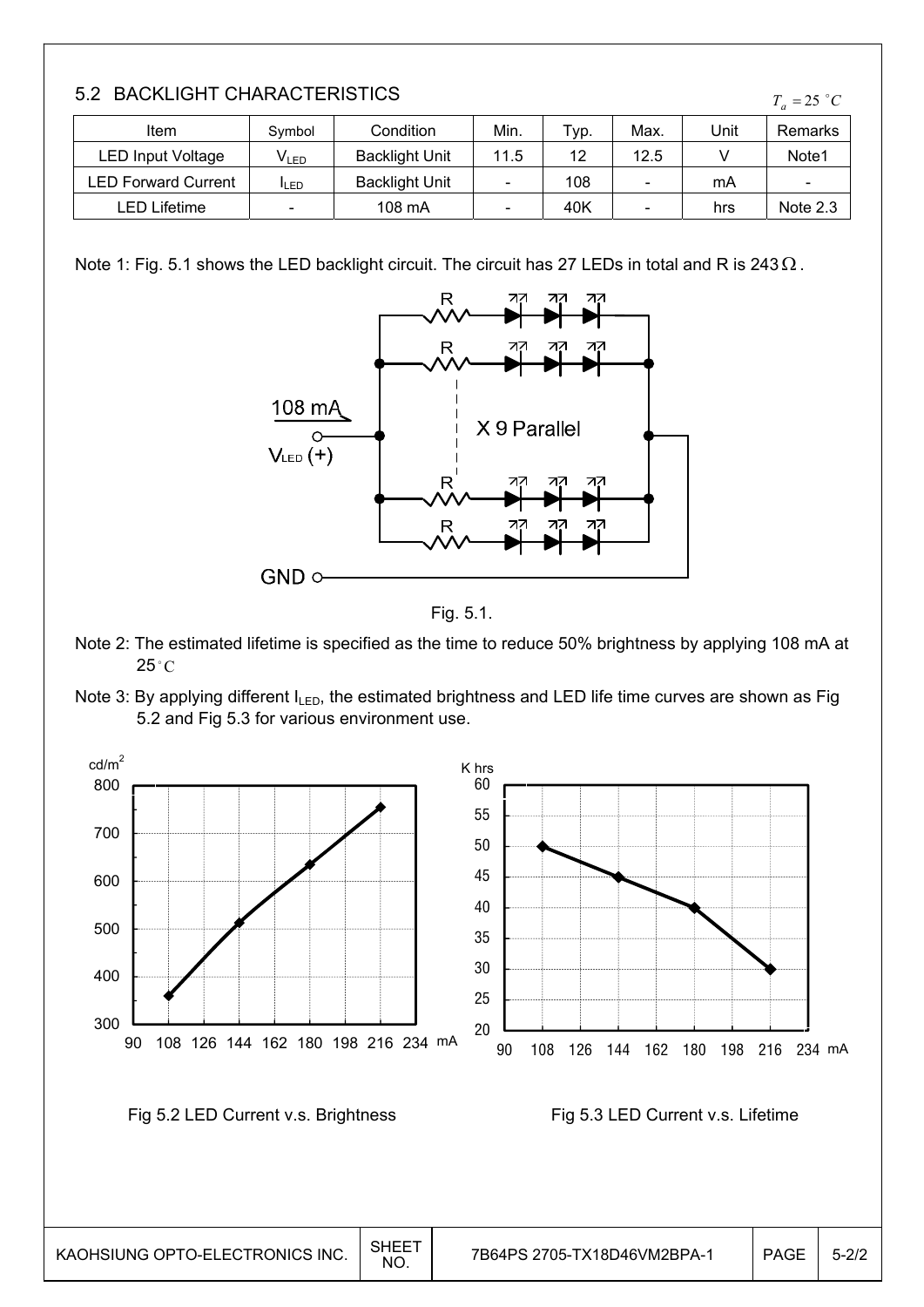# 6. OPTICAL CHARACTERISTICS

The optical characteristics are measured based on the conditions as below:

- Supplying the signals and voltages defined in the section of electrical characteristics.
- The backlight unit needs to be turned on for 30 minutes.
- The ambient temperature is 25 $^{\circ}$ C.

┡

- In the dark room around 500~1000 lx, the equipment has been set for the measurements as shown in Fig 6.1.

|                                     |       |                |                                         |                              |      |                          |                   | $T_a = 25$ °C, $f_v = 60$ Hz, VDD = 3.3V |
|-------------------------------------|-------|----------------|-----------------------------------------|------------------------------|------|--------------------------|-------------------|------------------------------------------|
| Item                                |       | Symbol         | Condition                               | Min.                         | Typ. | Max.                     | Unit              | <b>Remarks</b>                           |
| <b>Brightness of White</b>          |       |                |                                         | 240                          | 320  | $\blacksquare$           | cd/m <sup>2</sup> | Note 1                                   |
| <b>Brightness Uniformity</b>        |       | $\blacksquare$ | $\phi = 0^{\circ}, \theta = 0^{\circ},$ | 70                           | ÷,   | $\blacksquare$           | $\%$              | Note 2                                   |
| <b>Contrast Ratio</b>               |       | <b>CR</b>      | $I_{LED}$ = 180mA                       | 300                          | 600  | $\overline{\phantom{a}}$ | $\blacksquare$    | Note 3                                   |
| Response Time<br>(Rising + Falling) |       | $Tr + Tf$      | $\phi = 0^{\circ}, \theta = 0^{\circ}$  | $\qquad \qquad \blacksquare$ | 20   | $\overline{\phantom{0}}$ | ms                | Note 4                                   |
| <b>NTSC Ratio</b>                   |       | $\blacksquare$ | $\phi = 0^\circ$ , $\theta = 0^\circ$   | $\blacksquare$               | 45   | $\blacksquare$           | $\%$              |                                          |
| <b>Viewing Angle</b>                |       | $\theta$ x     | $\phi = 0^\circ$ , CR $\geq 10$         |                              | 70   | $\overline{a}$           |                   |                                          |
|                                     |       | $\theta x'$    | $\phi = 180^\circ$ , CR $\geq 10$       | $\overline{\phantom{a}}$     | 70   | $\overline{\phantom{a}}$ | Degree            | Note 5                                   |
|                                     |       | $\theta$ y     | $\phi = 90^{\circ}$ , CR $\geq 10$      | $\overline{\phantom{a}}$     | 65   |                          |                   |                                          |
|                                     |       | $\theta$ y'    | $\phi = 270^\circ$ , CR $\geq 10$       | -                            | 65   |                          |                   |                                          |
|                                     |       | X              |                                         | 0.50                         | 0.55 | 0.60                     |                   |                                          |
|                                     | Red   | Y              |                                         | 0.29                         | 0.34 | 0.39                     |                   |                                          |
|                                     |       | X              |                                         | 0.29                         | 0.34 | 0.39                     |                   |                                          |
| Color                               | Green | Y              |                                         | 0.52                         | 0.57 | 0.62                     |                   |                                          |
| Chromaticit                         |       | X              | $\phi = 0^{\circ}, \theta = 0^{\circ}$  | 0.10                         | 0.15 | 0.20                     |                   | Note 6                                   |
| у                                   | Blue  | Y              |                                         | 0.06                         | 0.11 | 0.16                     |                   |                                          |
|                                     |       | X              |                                         | 0.23                         | 0.28 | 0.33                     |                   |                                          |
|                                     | White | Y              |                                         | 0.25                         | 0.30 | 0.35                     |                   |                                          |

Note 1: The brightness is measured from the center point of the panel, P5 in Fig. 6.2, for the typical value.

Note 2: The brightness uniformity is calculated by the equation as below:

Brightness uniformity =  $\frac{\text{Min.~Brightness}}{\text{Max.~Brightness}}$  X100%

, which is based on the brightness values of the 9 points measured by BM-5 as shown in Fig. 6.2.

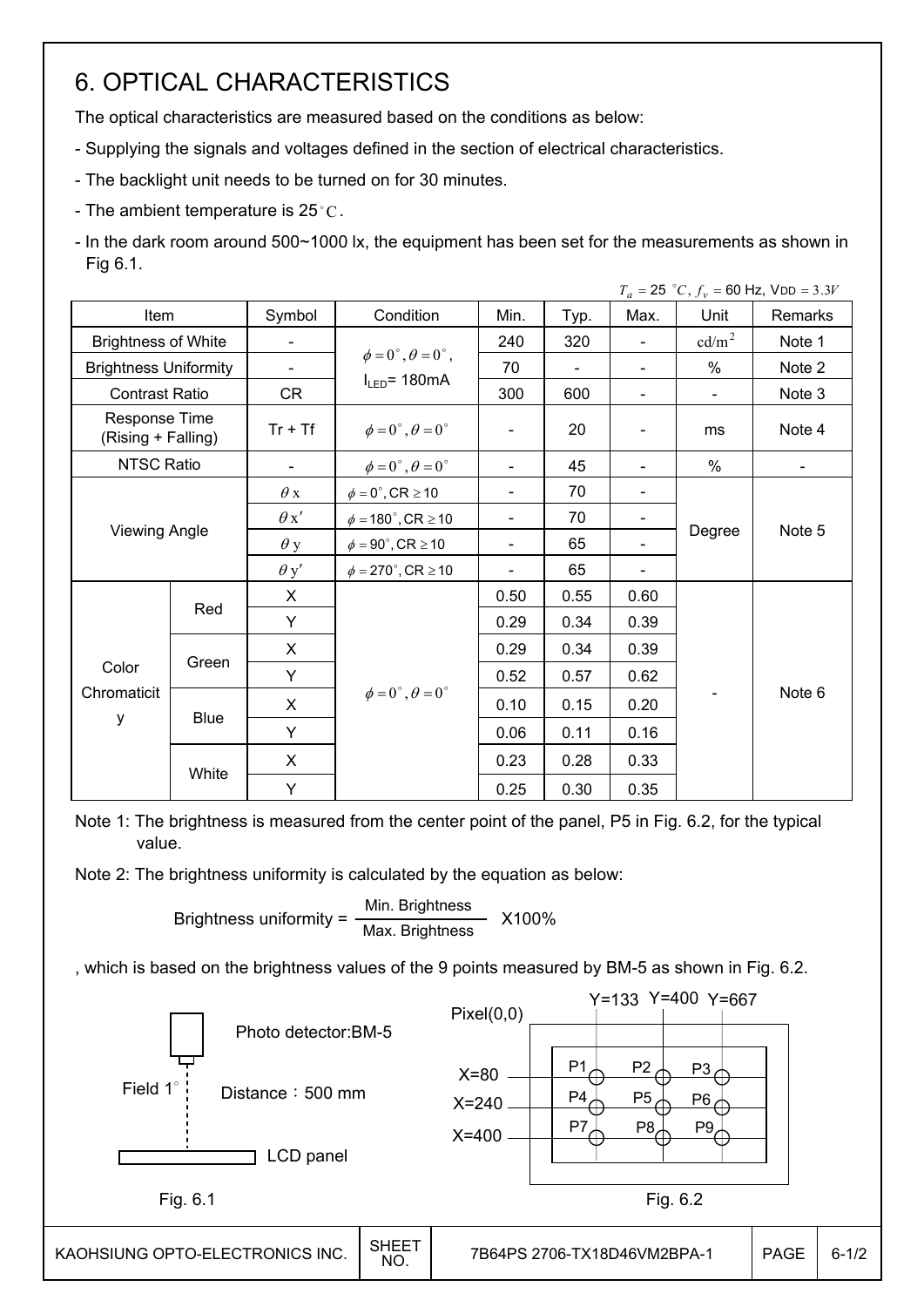Note 3: The Contrast ratio is measured from the center point of the panel, P5, and defined as the following equation:

 $CR =$  Brightness of White Brightness of Black

Note 4: The definition of response time is shown in Fig. 6.3. The rising time is the period from 90% brightness to 10% brightness when the data is from white to black. Oppositely, Falling time is the period from 10% brightness rising to 90% brightness.



Note 5: The definition of viewing angle is shown in Fig. 6.4. Angle  $\phi$  is used to represent viewing directions, for instance,  $\phi = 270^\circ$  means 6 o'clock, and  $\phi = 0^\circ$  means 3 o'clock. Moreover, angle  $\theta$  is used to represent viewing angles from axis Z toward plane XY.

 The viewing direction of this display is 12 o'clock, which means that a photograph with gray scale would not be reversed in color and the brightness change would be less from this direction. However, the best contrast peak would be located at 6 o'clock.



Note 6: The color chromaticity is measured from the center point of the panel, P5, as shown in Fig. 6.2.

| KAOHSIUNG OPTO-ELECTRONICS INC. | SHEE <sup>-</sup><br>NO. | 7B64PS 2706-TX18D46VM2BPA-1 | PAGE | $6-2/2$ |
|---------------------------------|--------------------------|-----------------------------|------|---------|
|---------------------------------|--------------------------|-----------------------------|------|---------|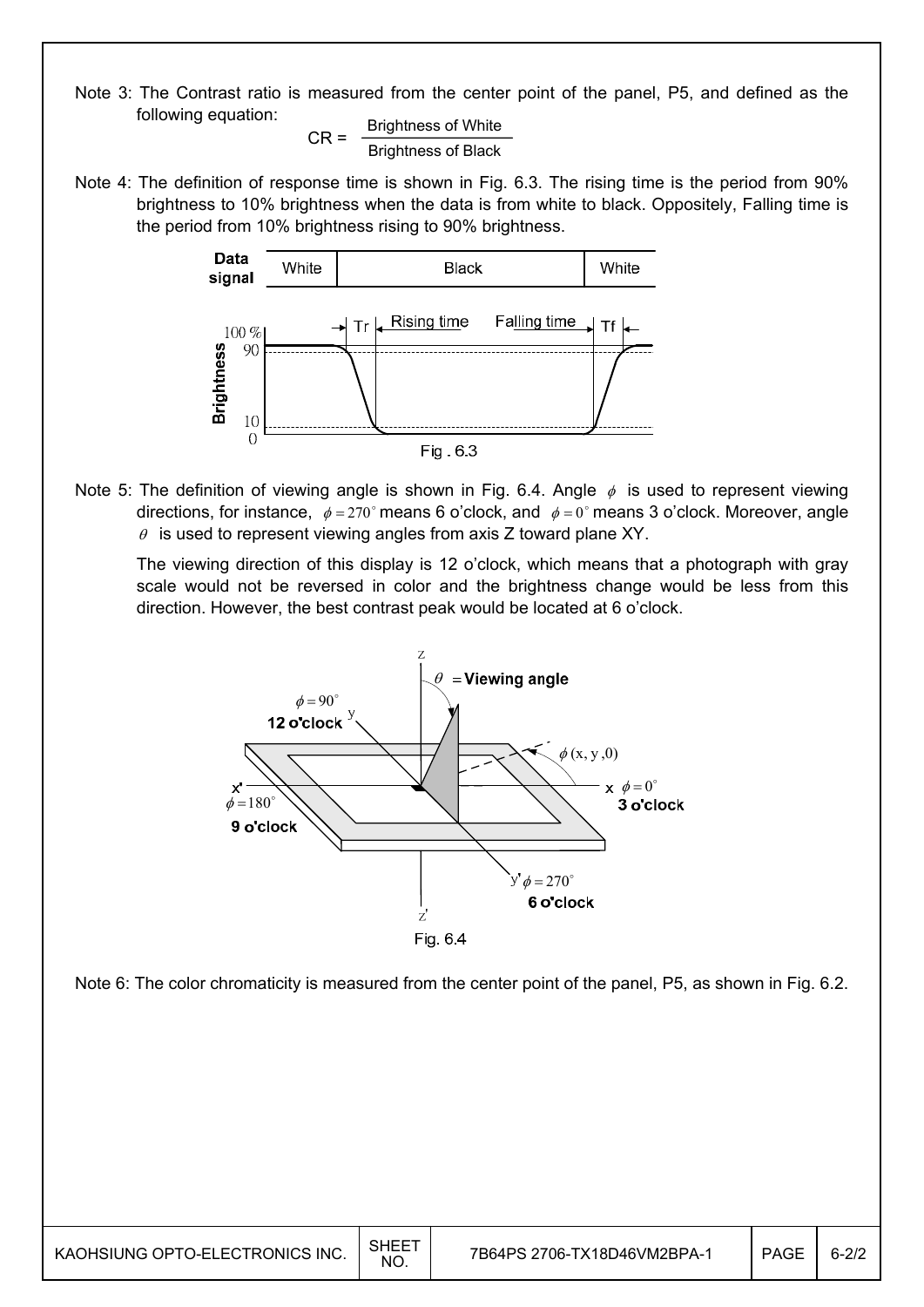# 7. BLOCK DIAGRAM



Note1: Signals are CLK and pixel data pairs.

| KAOHSIUNG OPTO-ELECTRONICS INC. | SHEET<br><b>NO</b> | 7B64PS 2707-TX18D46VM2BPA-1 | <b>PAGE</b> |  |
|---------------------------------|--------------------|-----------------------------|-------------|--|
|---------------------------------|--------------------|-----------------------------|-------------|--|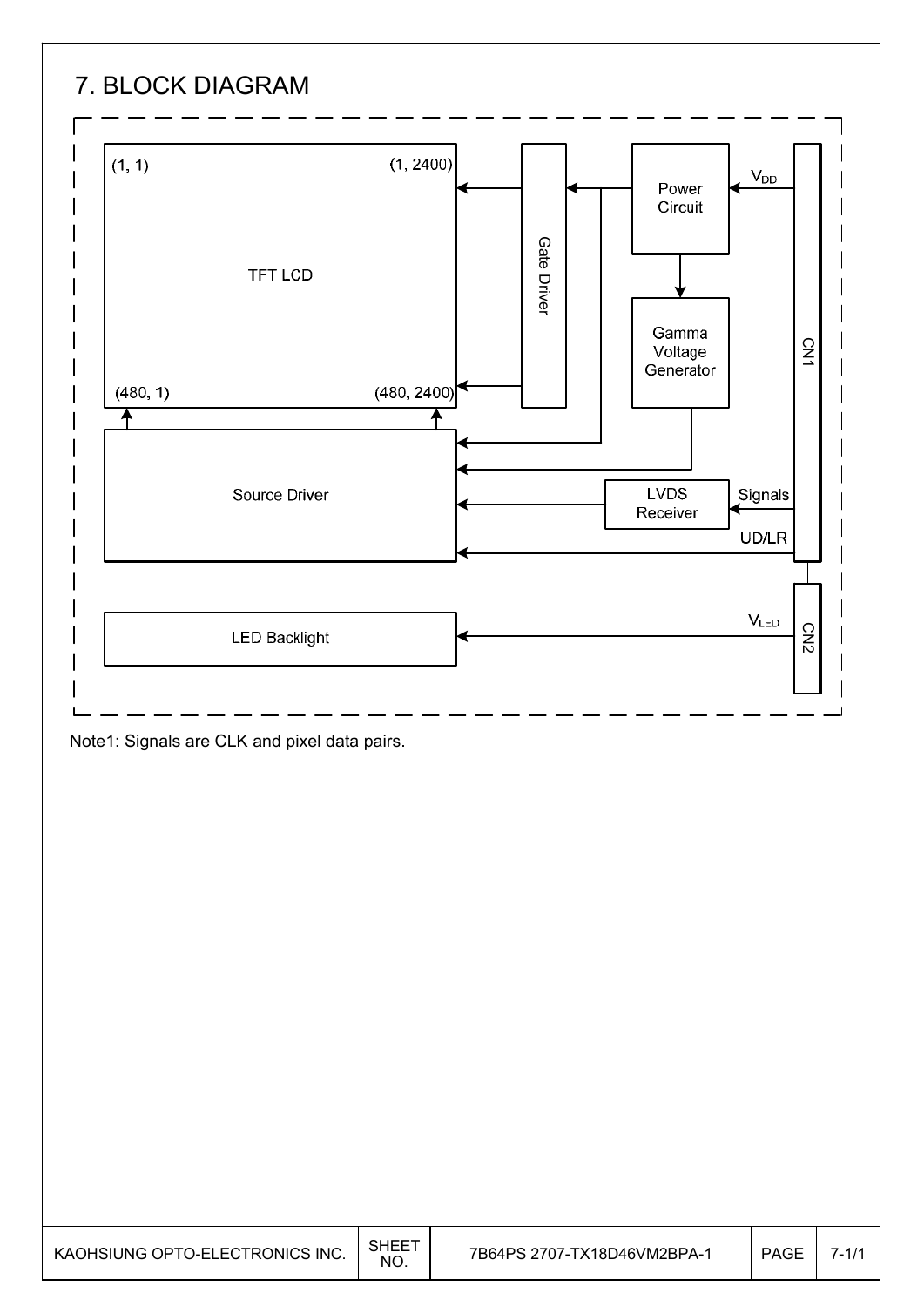# 8. RELIABILITY TESTS

| <b>Test Item</b>               | Condition                                                                             |                         |  |  |  |  |
|--------------------------------|---------------------------------------------------------------------------------------|-------------------------|--|--|--|--|
| <b>High Temperature</b>        | 1) Operating<br>2) 70 °C                                                              | 240 hrs                 |  |  |  |  |
| Low Temperature                | 1) Operating<br>2) -20 $^{\circ}$ C                                                   | 240 hrs                 |  |  |  |  |
| <b>High Temperature</b>        | 3) 1) Storage<br>4) 2) 80 °C                                                          | 240 hrs                 |  |  |  |  |
| Low Temperature                | 5) 1) Storage<br>6) 2) -30 $^{\circ}$ C                                               | 240 hrs                 |  |  |  |  |
| <b>Heat Cycle</b>              | 1) Operating<br>2) $-20$ °C $-70$ °C<br>3) 3hrs~1hr~3hrs                              | 240 hrs                 |  |  |  |  |
| <b>Thermal Shock</b>           | 1) Non-Operating<br>2) -35 °C ↔ 85 °C<br>3) 0.5 hr ↔ 0.5 hr                           |                         |  |  |  |  |
| High Temperature &<br>Humidity | 1) Operating<br>2) 40°C & 85%RH<br>3) Without condensation<br>(Note 3)                | 240 hrs                 |  |  |  |  |
| Vibration                      | 1) Non-Operating<br>2) 20~200 Hz<br>3) 2G<br>4) X, Y, and Z directions                | 1 hr for each direction |  |  |  |  |
| <b>Mechanical Shock</b>        | 1) Non-Operating<br>2) 10 ms<br>3) 50G<br>4) $\pm X$ , $\pm Y$ and $\pm Z$ directions | Once for each direction |  |  |  |  |
| <b>ESD</b>                     | 1) Glass: 9 points<br>2) Metal frame: 8 points<br>(Note 4)                            |                         |  |  |  |  |

Note 1: Display functionalities are inspected under the conditions defined in the specification after the reliability tests.

- Note 2: The display is not guaranteed for use in corrosive gas environments.
- Note 3: Under the condition of high temperature & humidity, if the temperature is higher than 40 °C, the humidity needs to be reduced as Fig. 8.1 shown.
- Note 4: All pins of LCD interface (CN1) have been tested by  $\pm 100V$  contact discharge of ESD under non-operating condition.

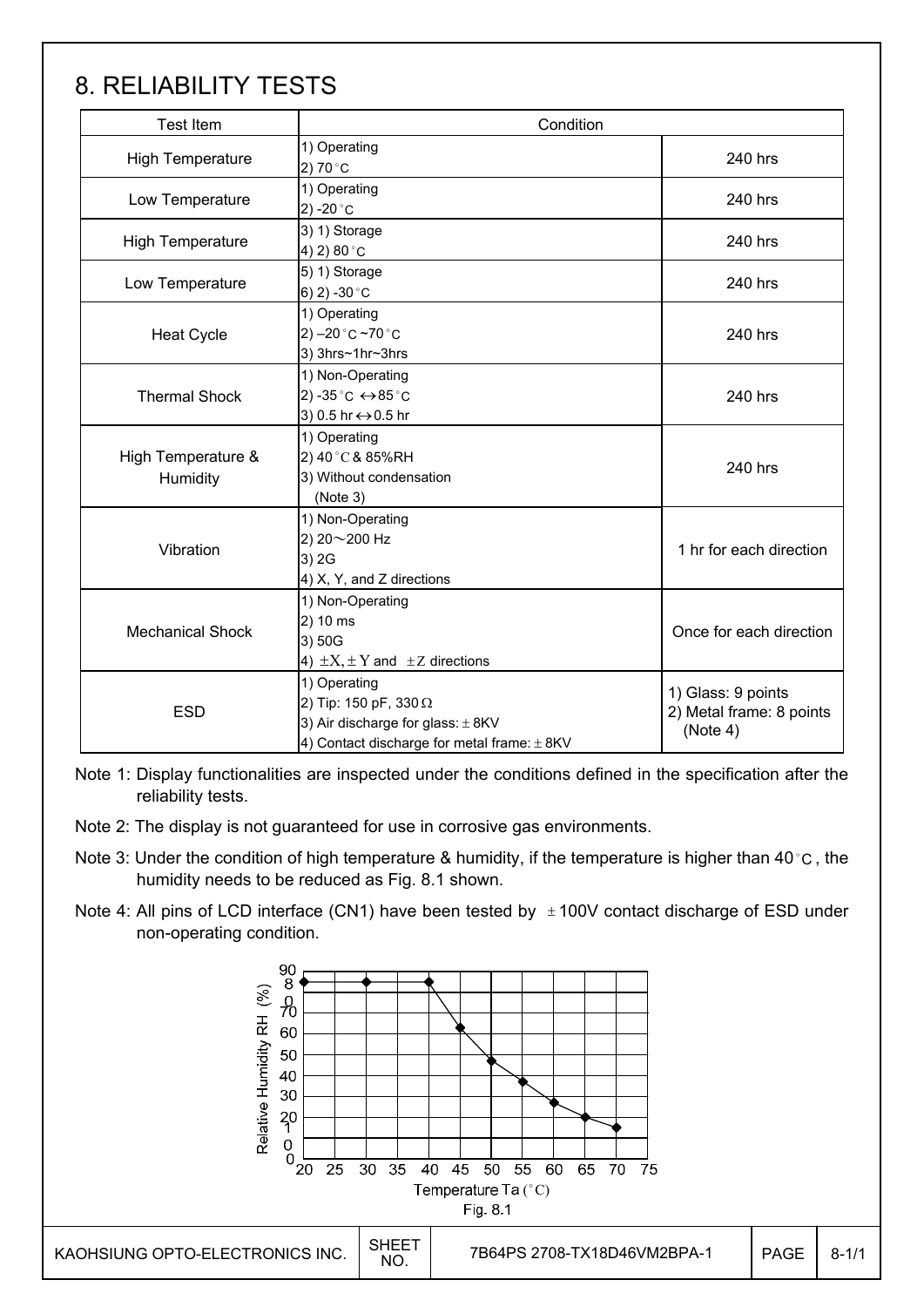## 9. LCD INTERFACE

### 9.1 INTERFACE PIN CONNECTIONS

The display interface connector is FI-SEB20P-HF13E-E1500 made by JAE and more details of the connector are shown in the section of outline dimension.

Pin assignment of LCD interface is as below:

| Pin No.        | Symbol    | Description                                  | Remarks |
|----------------|-----------|----------------------------------------------|---------|
| 1              | $V_{DD}$  | Power Supply for Logic                       |         |
| $\overline{2}$ | LR.       | H: Left to right (Default); L: Right to Left |         |
| 3              | <b>UD</b> | L: Up to down (Default); H: Down to up       | Note 1  |
| 4              | $V_{SS}$  | Ground                                       |         |
| 5              | INO-      |                                              |         |
| 6              | $INO+$    | R0~R5,G0                                     |         |
| 7              | $V_{SS}$  | Ground                                       |         |
| 8              | $IN1-$    |                                              |         |
| 9              | $IN1+$    | G1~G5, B0~B1                                 |         |
| 10             | $V_{SS}$  | Ground                                       |         |
| 11             | $IN2-$    | B2~B5,DE                                     |         |
| 12             | $IN2+$    |                                              |         |
| 13             | $V_{SS}$  | Ground                                       |         |
| 14             | CLK IN-   | Pixel clock                                  |         |
| 15             | CLK IN+   |                                              |         |
| 16             | $V_{SS}$  | Ground                                       |         |
| 17             | <b>NC</b> | No Connection                                |         |
| 18             | <b>NC</b> | No Connection                                |         |
| 19             | <b>NC</b> | No Connection                                |         |
| 20             | <b>NC</b> | No Connection                                |         |

Note 1: Please refer to 9.8 SCAN DIRECTION for the setting methods of UD, LR function.

The backlight interface connector is BHR-03VS-1 made by JST, and pin assignment of backlight is as below:

| Pin No. | Signal             | Level                    | <b>Function</b>      |
|---------|--------------------|--------------------------|----------------------|
|         | $V_{LED}$ +        | $\overline{\phantom{a}}$ | Power Supply for LED |
|         | <b>NC</b>          | $\overline{\phantom{a}}$ | No connection        |
|         | V <sub>LED</sub> − | $\overline{\phantom{a}}$ | GND                  |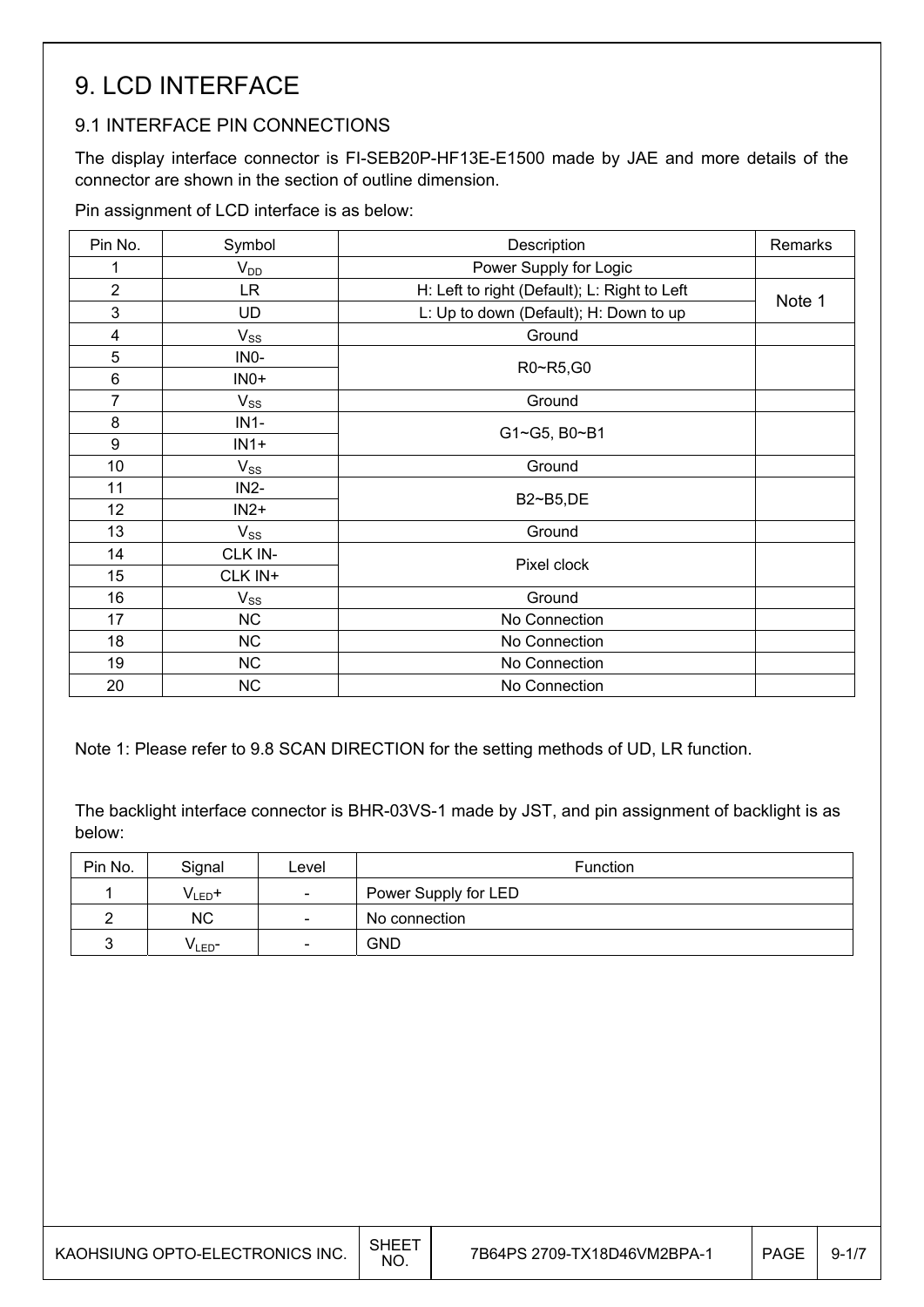## 9.2 LVDS INTERFACE

|                      | Machine Side |                           |              | CN <sub>1</sub><br>(interface) |                      | <b>TFT-LCD Side</b> |                                |
|----------------------|--------------|---------------------------|--------------|--------------------------------|----------------------|---------------------|--------------------------------|
|                      |              | $\mathbf{2}$              |              |                                | 3)                   |                     |                                |
| Controll<br>R0-R5,G0 | 7 TA0-6      |                           | THC63LVDM83D | 1)<br>$INO+$                   | THC63LVDM84B         | <b>RA0-6</b>        |                                |
| G1-G5, B0, B1        | 7 TB0-6      |                           |              | NO<br>$IN1+$                   |                      | RB <sub>0</sub> -6  |                                |
| B2-B5, NA, NA, DE    | 7 TC0-6      |                           |              | IN1                            |                      | RC <sub>0</sub> -6  |                                |
| R6, R7, G6, G7, B6,  | 7 TC0-6      | Parallel-to-<br>LVDS<br>ᄃ |              | $IN2+$<br>N2                   | Parallel-to-<br>LVDS | <b>RD0-6</b>        | <b>LCD Panel</b><br>controller |
| B7 NA                |              |                           |              |                                |                      |                     |                                |
| <b>CK</b>            | CLK IN       | <b>PLL</b>                |              | CLK IN+<br>CLK IN-             | PLL                  | <b>CK OUT</b>       |                                |

- Note 1: LVDS cable impedance should be 100 ohms per signal line when each 2-lines (+,-) is used in differential mode.
- Note 2: The recommended transmitter, THC63LVDM83R, is made by Thine or equivalent, which is not contained in the module.
- Note 3: The receiver built-in the module is THC63LVDM84B made by Thine.

### 9.3 LVDS DATA FORMAT

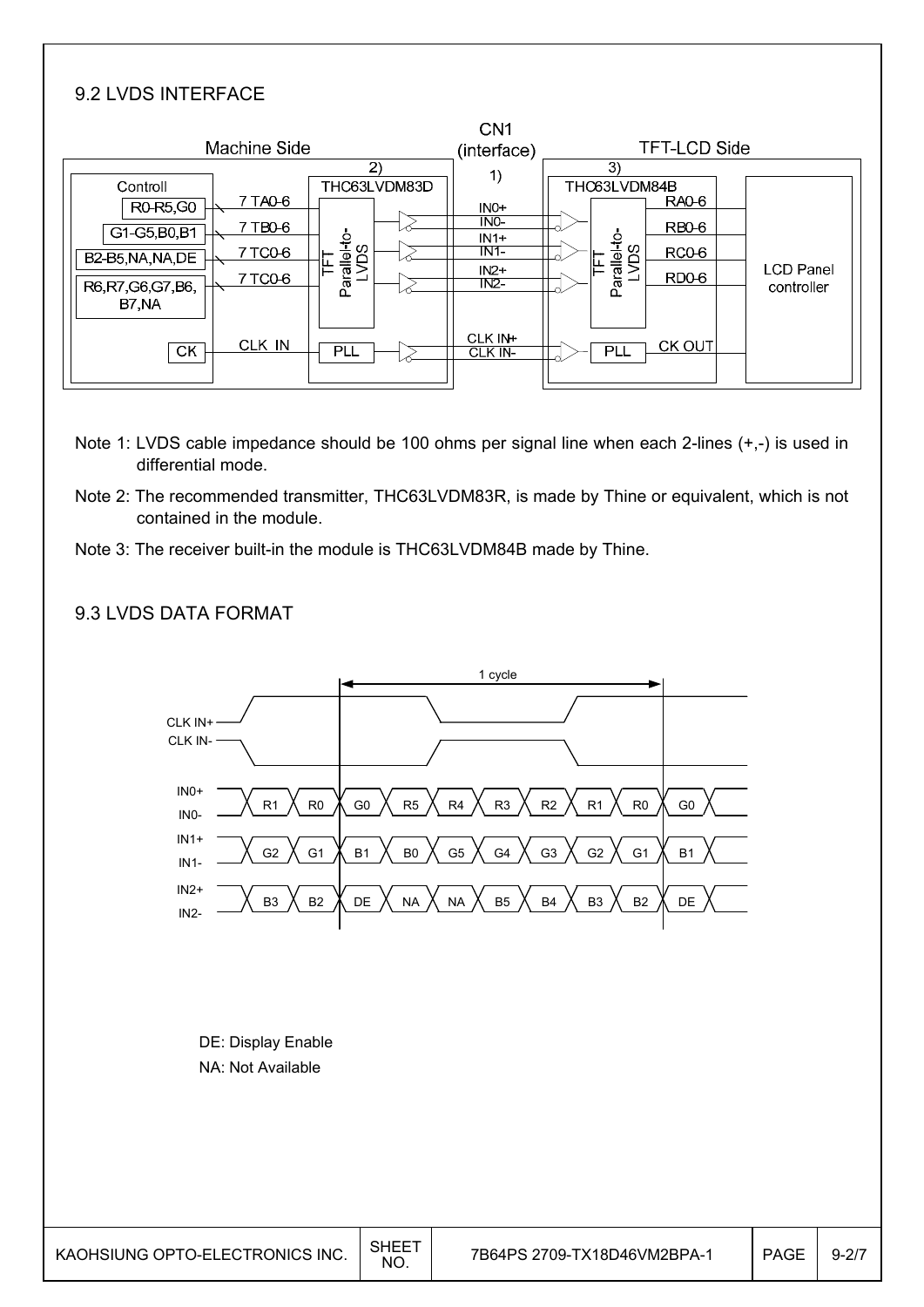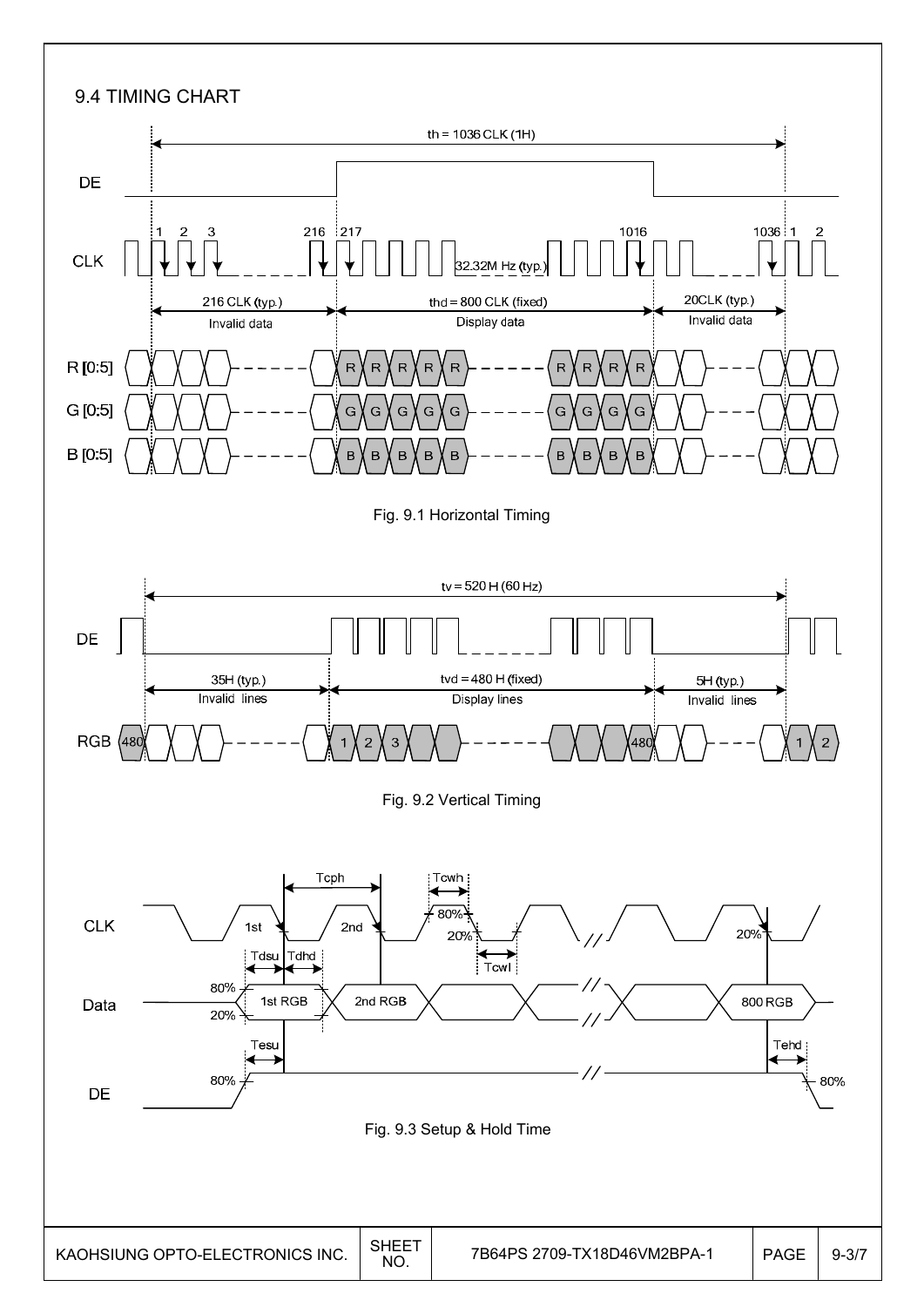## 9.5 TIMING TABLE

The column of timing sets including minimum, typical, and maximum as below are based on the best optical performance, frame frequency (Vsync) = 55~65Hz to define.

## A. DE MODE

|            | <b>Item</b>          | Symbol | Min. | Typ.  | Max.  | Unit       |
|------------|----------------------|--------|------|-------|-------|------------|
|            | <b>CLK Frequency</b> | fclk   | 29.0 | 32.32 | 36.15 | <b>MHz</b> |
| Horizontal | Display Data         | thd    | 800  | 800   | 800   |            |
|            | Cycle Time           | th     | 1020 | 1036  | 1057  | <b>CLK</b> |
|            | Display Data         | tvd    | 480  | 480   | 480   |            |
| Vertical   | Cycle Time           | tv     | 517  | 520   | 526   | Η          |

#### B. CLOCK AND DATA INPUT TIMING

|            | Item             | Symbol      | Min.                     | Typ.                     | Max.                         | Unit |
|------------|------------------|-------------|--------------------------|--------------------------|------------------------------|------|
|            | Duty             | Tcwh        | 40                       | 50                       | 60                           | $\%$ |
| <b>CLK</b> | Cycle Time       | Tcph        | $\overline{\phantom{a}}$ | 30.94                    | $\overline{\phantom{a}}$     |      |
|            | Setup Time       | Tdsu        | 6                        | $\overline{\phantom{a}}$ | $\qquad \qquad \blacksquare$ |      |
| Data       | Hold Time        | <b>Tdhd</b> | 6                        | $\overline{\phantom{a}}$ | $\qquad \qquad \blacksquare$ | ns   |
|            | Setup Time       | Tesu        | 6                        | $\overline{\phantom{a}}$ | $\overline{\phantom{0}}$     |      |
| <b>DE</b>  | <b>Hold Time</b> | Tehd        | 6                        |                          |                              |      |

| KAOHSIUNG OPTO-ELECTRONICS INC. | SHEET<br>NO. | 7B64PS 2709-TX18D46VM2BPA-1 | <b>PAGE</b> | $9 - 4/7$ |
|---------------------------------|--------------|-----------------------------|-------------|-----------|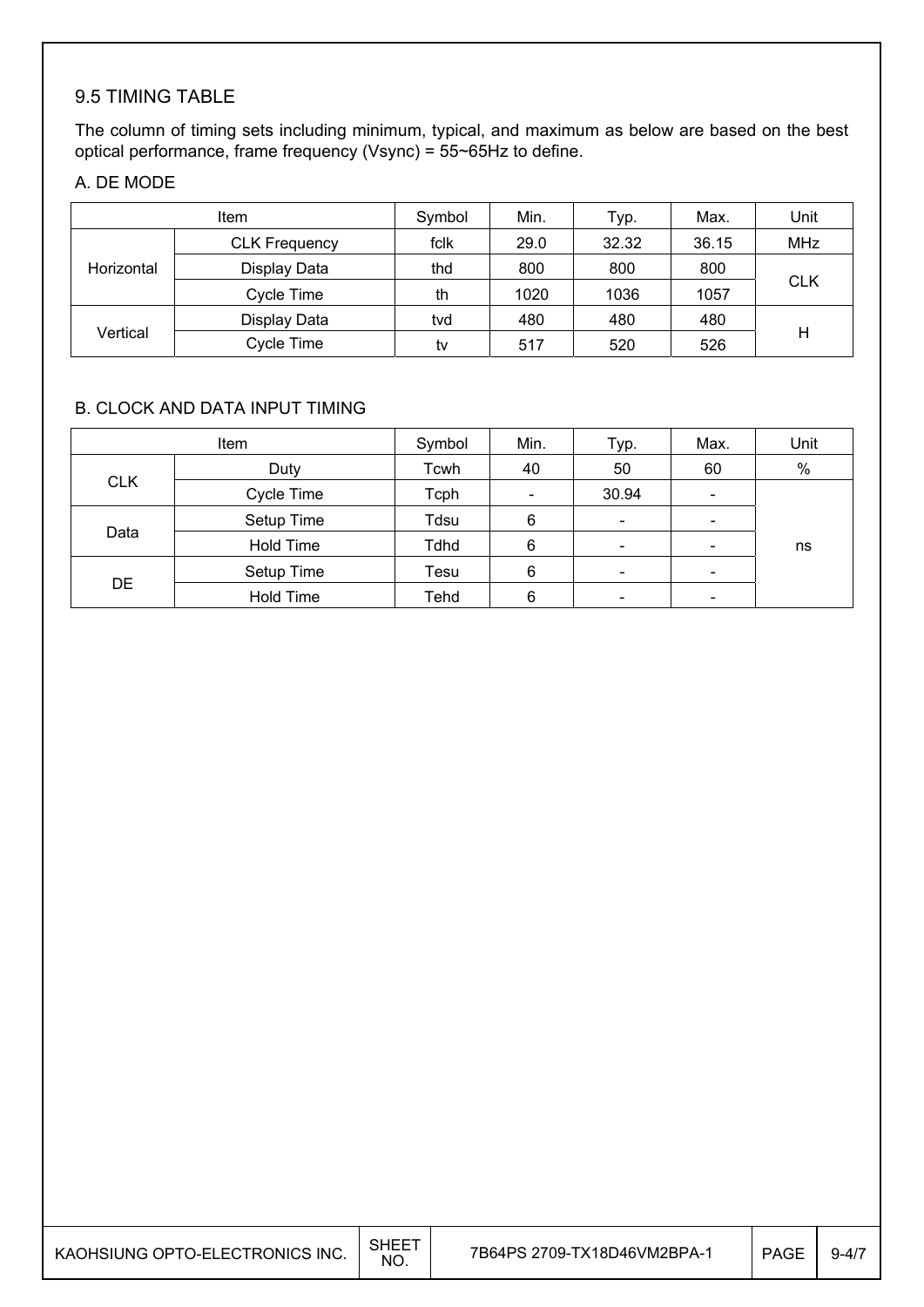## 9.6 LVDS RECEIVER TIMING



RinX= (RinX+)-(RinX-) (X=0, 1, 2)

|             | <b>Item</b>       | Symbol    | Min.                           | Typ.                                      | Max.                           | Unit       |
|-------------|-------------------|-----------|--------------------------------|-------------------------------------------|--------------------------------|------------|
| <b>CLK</b>  | Cycle frequency   | $1/t$ CLK | 29.0                           | 32.32                                     | 36.15                          | <b>MHz</b> |
|             | 0 data position   | tRP0      | 1/7* $t_{\text{CLK}}$ -0.49    | 1/7* $t_{\scriptscriptstyle{\text{CLK}}}$ | $1/7$ * t <sub>CLK</sub> +0.49 |            |
|             | 1st data position | tRP1      | $-0.49$                        | 0                                         | $+0.49$                        |            |
|             | 2nd data position | tRP2      | 6/7* $t_{C1K}$ -0.49           | 6/7* t <sub>CLK</sub>                     | 6/7* $t_{CLK}$ +0.49           |            |
| <b>RinX</b> | 3rd data position | tRP3      | 5/7* $t_{CLK}$ -0.49           | $5/7^*$ t <sub>CLK</sub>                  | 5/7* t <sub>CLK</sub> +0.49    | ns         |
| $(X=0,1,2)$ | 4th data position | tRP4      | 4/7* $t_{CLK}$ -0.49           | 4/7* t <sub>CLK</sub>                     | 4/7* $t_{CLK}$ +0.49           |            |
|             | 5th data position | tRP5      | $3/7$ * t <sub>CLK</sub> -0.49 | 3/7* t <sub>CLK</sub>                     | $3/7$ * t <sub>CLK</sub> +0.49 |            |
|             | 6th data position | tRP6      | $2/7$ * t <sub>CLK</sub> -0.49 | $2/7^*$ t <sub>CLK</sub>                  | $2/7$ * t <sub>CLK</sub> +0.49 |            |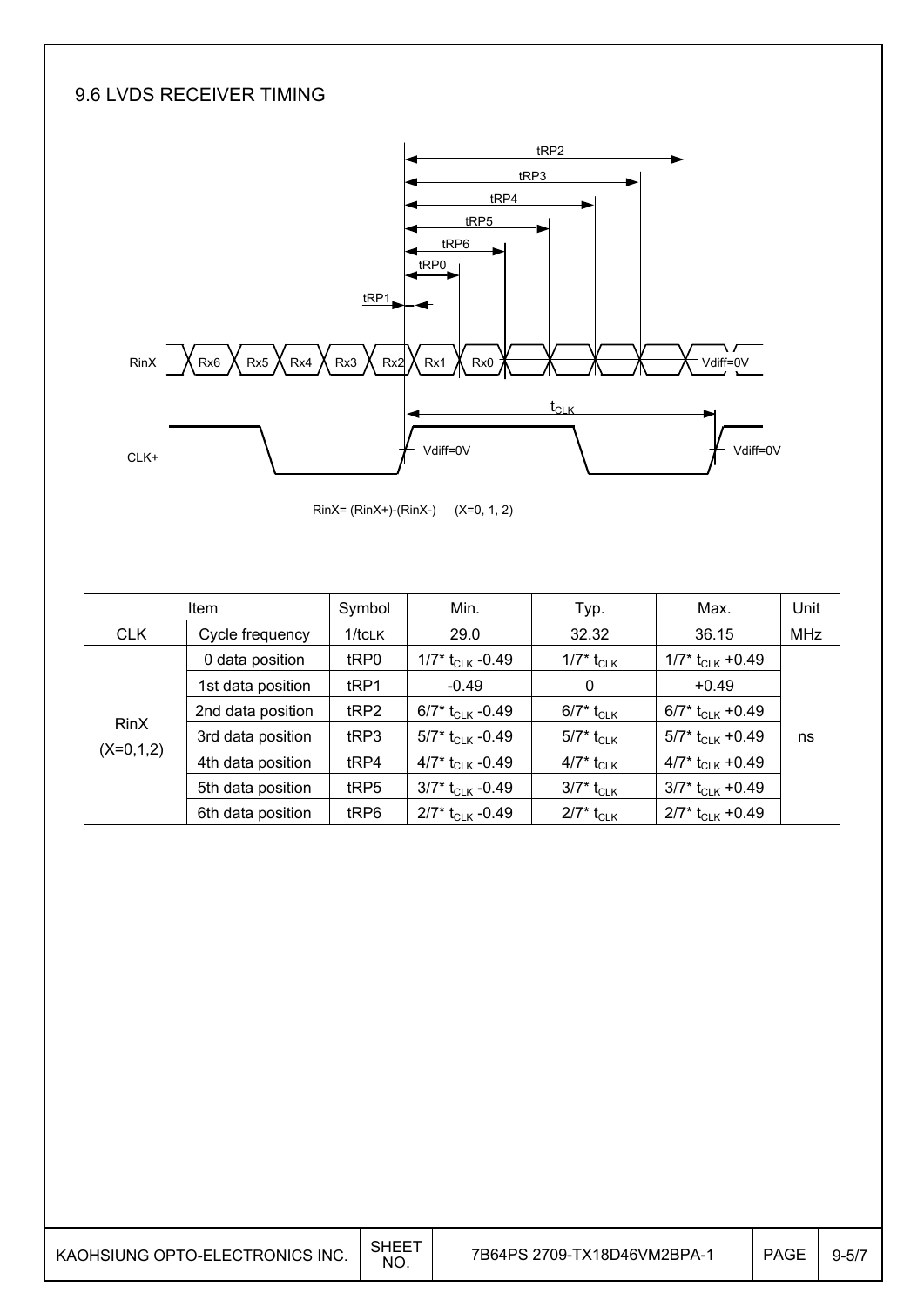#### 9.7 POWER SEQUENCE Note 1 Note 1  $0.8V_{DD}$  $0.8V_{DD}$  $V_{DD}$  $0.2V_{DD}$  $0.2V<sub>DD</sub>$ Signals - $0.2V_{\text{ED}}$ Backlight- $\overline{\text{Note } 2}$  $Note 2$

Fig. 9.4 Power Sequence Timing

- Note 1: In order to avoid any damages,  $V_{DD}$  has to be applied before all other signals. The opposite is true for power off where VDD has to be remained on until all other signals have been switch off. The recommended time period is 1 second.
- Note 2: In order to avoid showing uncompleted patterns in transient state. It is recommended that switching the backlight on is delayed for 1 second after the signals have been applied. The opposite is true for power off where the backlight has to be switched off 1 second before the signals are removed.

## 9.8 SCAN DIRECTION

Scan direction is available to be switched as below by setting CN1's UD & LR pin.





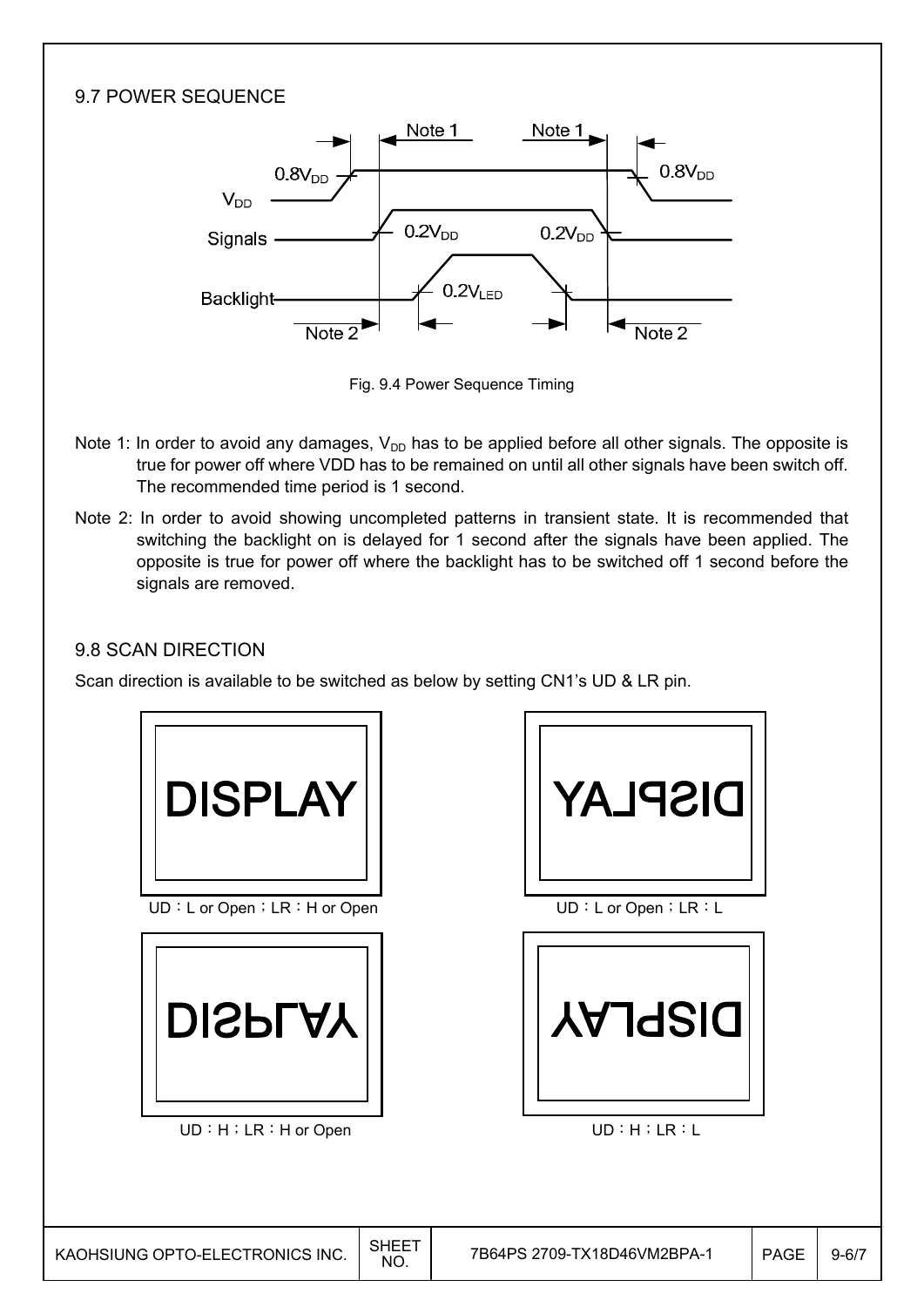## 9.9 DATA INPUT for DISPLAY COLOR

|              | COLOR &<br>Gray Scale |                | Data Signal          |                           |                |                                 |                          |                |                                  |                |                      |                |                                  |                |                |                |                          |                |                      |
|--------------|-----------------------|----------------|----------------------|---------------------------|----------------|---------------------------------|--------------------------|----------------|----------------------------------|----------------|----------------------|----------------|----------------------------------|----------------|----------------|----------------|--------------------------|----------------|----------------------|
|              |                       | R5             | R <sub>4</sub>       | R <sub>3</sub>            | R <sub>2</sub> | R <sub>1</sub>                  | R <sub>0</sub>           | G <sub>5</sub> | G <sub>4</sub>                   | G <sub>3</sub> | G <sub>2</sub>       | G <sub>1</sub> | G <sub>0</sub>                   | <b>B5</b>      | <b>B4</b>      | B <sub>3</sub> | B <sub>2</sub>           | B <sub>1</sub> | B <sub>0</sub>       |
|              | <b>Black</b>          | $\mathbf 0$    | 0                    | 0                         | $\mathbf 0$    | $\mathbf 0$                     | $\mathbf 0$              | 0              | $\mathbf 0$                      | $\mathbf 0$    | 0                    | $\mathbf 0$    | $\mathbf 0$                      | $\mathbf 0$    | $\mathbf 0$    | $\mathbf 0$    | 0                        | $\mathbf{0}$   | 0                    |
|              | Red (0)               | 1              | 1                    | 1                         | 1              | 1                               | 1                        | $\mathbf 0$    | $\mathbf 0$                      | 0              | 0                    | 0              | 0                                | 0              | 0              | $\mathbf 0$    | 0                        | 0              | 0                    |
|              | Green (0)             | 0              | 0                    | 0                         | $\mathbf 0$    | 0                               | $\mathbf 0$              | $\overline{1}$ | $\mathbf{1}$                     | $\mathbf{1}$   | 1                    | 1              | $\mathbf{1}$                     | $\mathbf 0$    | 0              | $\mathbf 0$    | 0                        | 0              | 0                    |
| <b>Basic</b> | Blue (0)              | $\mathbf 0$    | $\mathbf 0$          | $\mathbf 0$               | $\mathbf 0$    | $\mathbf 0$                     | $\mathbf 0$              | $\mathbf 0$    | $\mathbf 0$                      | 0              | $\mathbf 0$          | $\mathbf 0$    | 0                                | $\mathbf{1}$   | $\mathbf{1}$   | $\overline{1}$ | 1                        | 1              | 1                    |
| Color        | Cyan                  | $\mathbf 0$    | 0                    | 0                         | $\mathbf 0$    | 0                               | $\mathbf 0$              | 1              | 1                                | 1              | 1                    | 1              | 1                                | 1              | 1              | 1              | 1                        | 1              | 1                    |
|              | Magenta               | 1              | 1                    | 1                         | 1              | 1                               | 1                        | $\mathbf 0$    | $\mathbf 0$                      | 0              | $\mathbf 0$          | $\mathbf 0$    | $\mathbf 0$                      | 1              | 1              | 1              | 1                        | 1              | 1                    |
|              | Yellow                | $\mathbf{1}$   | 1                    | 1                         | 1              | 1                               | 1                        | 1              | $\mathbf{1}$                     | 1              | $\mathbf{1}$         | 1              | 1                                | $\mathbf 0$    | 0              | $\mathbf 0$    | 0                        | 0              | 0                    |
|              | White                 | 1              | 1                    | 1                         | 1              | $\mathbf{1}$                    | 1                        | $\mathbf 1$    | $\mathbf 1$                      | 1              | 1                    | 1              | $\mathbf{1}$                     | 1              | $\mathbf{1}$   | 1              | 1                        | 1              | 1                    |
|              | <b>Black</b>          | 0              | 0                    | 0                         | $\mathbf 0$    | 0                               | $\mathbf 0$              | $\mathbf 0$    | $\mathbf 0$                      | 0              | $\mathbf 0$          | $\mathbf 0$    | 0                                | $\mathbf 0$    | 0              | $\mathbf 0$    | $\mathbf 0$              | $\mathbf 0$    | 0                    |
|              | Red (62)              | $\mathbf 0$    | $\overline{0}$       | 0                         | $\mathbf 0$    | $\mathbf 0$                     | 1                        | 0              | $\mathbf 0$                      | 0              | $\overline{0}$       | $\overline{0}$ | 0                                | $\overline{0}$ | $\overline{0}$ | $\overline{0}$ | 0                        | $\mathbf 0$    | 0                    |
|              | Red (61)              | 0              | 0                    | 0                         | $\mathbf 0$    | 1                               | $\mathbf 0$              | $\mathbf 0$    | 0                                | 0              | 0                    | $\mathbf 0$    | 0                                | 0              | $\mathbf 0$    | $\mathbf 0$    | 0                        | 0              | 0                    |
| Red          | $\blacksquare$        | $\blacksquare$ | $\blacksquare$       | $\blacksquare$            | $\cdot$        | $\ddot{\cdot}$                  | $\overline{\phantom{a}}$ | $\blacksquare$ | $\cdot$<br>×,                    | $\blacksquare$ | $\blacksquare$       | $\cdot$        | $\blacksquare$<br>$\cdot$        | $\blacksquare$ | $\cdot$        | $\cdot$        | $\blacksquare$           | $\blacksquare$ | $\blacksquare$<br>×, |
|              | $\cdot$               | $\blacksquare$ | $\blacksquare$       | $\blacksquare$            | $\blacksquare$ | $\cdot$<br>$\ddot{\phantom{a}}$ | $\blacksquare$           | $\blacksquare$ | $\cdot$<br>ä,                    | $\blacksquare$ | $\blacksquare$       | $\cdot$        | $\blacksquare$                   | $\blacksquare$ | $\blacksquare$ | $\cdot$        | $\blacksquare$           | $\blacksquare$ | $\blacksquare$<br>Ĭ. |
|              | Red (1)               | 1              | 1                    | $\mathbf{1}$              | 1              | $\mathbf{1}$                    | $\mathbf 0$              | 0              | $\mathbf 0$                      | 0              | $\mathbf 0$          | $\mathbf 0$    | 0                                | $\mathbf 0$    | $\mathbf 0$    | $\overline{0}$ | 0                        | $\mathbf 0$    | 0                    |
|              | Red (0)               | 1              | 1                    | 1                         | 1              | 1                               | 1                        | 0              | 0                                | 0              | 0                    | $\mathbf 0$    | 0                                | 0              | $\mathbf 0$    | $\mathbf 0$    | 0                        | 0              | 0                    |
|              | <b>Black</b>          | 0              | $\mathbf 0$          | 0                         | $\mathbf 0$    | 0                               | $\mathbf 0$              | $\mathbf 0$    | $\overline{0}$                   | 0              | $\mathbf 0$          | $\mathbf 0$    | 0                                | $\mathbf 0$    | 0              | $\overline{0}$ | 0                        | $\mathbf{0}$   | 0                    |
|              | Green (62)            | $\mathbf 0$    | 0                    | 0                         | $\mathbf 0$    | $\mathbf 0$                     | $\mathbf 0$              | 0              | $\mathbf 0$                      | 0              | $\mathbf 0$          | $\mathbf 0$    | 1                                | $\mathbf 0$    | 0              | $\mathbf 0$    | 0                        | $\mathbf 0$    | 0                    |
|              | Green (61)            | $\mathbf 0$    | 0                    | 0                         | 0              | 0                               | $\mathbf 0$              | 0              | 0                                | 0              | 0                    | 1              | 0                                | $\mathbf 0$    | $\overline{0}$ | $\overline{0}$ | 0                        | 0              | 0                    |
| Green        | $\ddot{\phantom{a}}$  | $\cdot$        | $\ddot{\cdot}$       | $\ddot{\cdot}$            | $\cdot$        | $\ddot{\cdot}$                  | $\blacksquare$           | t              | $\ddot{\cdot}$                   |                | $\blacksquare$       | $\cdot$        | $\ddot{\phantom{a}}$             | $\blacksquare$ |                | $\ddot{\cdot}$ | $\blacksquare$           | $\blacksquare$ | Ì                    |
|              | $\cdot$               | ÷              | $\ddot{\phantom{a}}$ | ċ                         | ċ              | $\ddot{\cdot}$                  | $\blacksquare$           | ċ,             | ċ,                               | ċ              | $\cdot$              | l,             | $\ddot{\cdot}$                   | l.             | t              | $\ddot{\cdot}$ | ł,                       | ř,             | $\ddot{\cdot}$       |
|              | Green (1)             | 0              | 0                    | 0                         | 0              | $\mathbf 0$                     | $\mathbf 0$              | 1              | 1                                | 1              | 1                    | 1              | 0                                | 0              | 0              | $\mathbf 0$    | 0                        | 0              | 0                    |
|              | Green (0)             | 0              | 0                    | 0                         | $\mathbf 0$    | 0                               | $\mathbf 0$              | 1              | $\mathbf{1}$                     | 1              | 1                    | 1              | 1                                | $\mathbf 0$    | 0              | $\mathbf 0$    | 0                        | 0              | 0                    |
|              | <b>Black</b>          | 0              | $\mathbf 0$          | 0                         | $\mathbf 0$    | 0                               | $\mathbf 0$              | $\mathbf 0$    | $\mathbf 0$                      | 0              | $\mathbf 0$          | $\mathbf 0$    | 0                                | $\mathbf 0$    | 0              | $\mathbf 0$    | 0                        | 0              | 0                    |
|              | <b>Blue (62)</b>      | $\mathbf 0$    | 0                    | 0                         | $\mathbf 0$    | $\mathbf 0$                     | $\mathbf 0$              | 0              | $\mathbf 0$                      | 0              | $\mathbf 0$          | 0              | 0                                | $\mathbf 0$    | $\overline{0}$ | $\overline{0}$ | 0                        | 0              | 1                    |
|              | <b>Blue (61)</b>      | 0              | 0                    | 0                         | 0              | 0                               | $\mathbf 0$              | 0              | 0                                | 0              | 0                    | 0              | 0                                | 0              | 0              | 0              | 0                        | 1              | 0                    |
| <b>Blue</b>  | ×.                    |                | ä,                   | $\cdot$<br>$\blacksquare$ | $\cdot$        | $\cdot$                         |                          | $\blacksquare$ | $\blacksquare$<br>$\blacksquare$ |                | $\cdot$              | $\cdot$        | $\blacksquare$<br>$\blacksquare$ |                |                | $\blacksquare$ | $\overline{\phantom{a}}$ | $\blacksquare$ | $\cdot$<br>٠         |
|              | ÷,                    | $\ddot{\cdot}$ | Ì.                   | $\blacksquare$            | $\cdot$        | $\ddot{\cdot}$                  | $\blacksquare$           | ł,             | $\ddot{\cdot}$                   | $\blacksquare$ | $\ddot{\phantom{a}}$ | $\blacksquare$ | $\ddot{\phantom{a}}$             | $\blacksquare$ | $\cdot$        | $\cdot$        | $\blacksquare$           | $\blacksquare$ | $\blacksquare$       |
|              | Blue (1)              | 0              | 0                    | 0                         | $\mathbf 0$    | 0                               | $\mathbf 0$              | 0              | $\mathbf 0$                      | 0              | 0                    | 0              | 0                                | 1              | $\mathbf{1}$   | 1              | 1                        | 1              | 0                    |
|              | Blue (0)              | 0              | 0                    | 0                         | 0              | 0                               | $\mathbf 0$              | 0              | 0                                | 0              | 0                    | 0              | 0                                | 1              | 1              | 1              | 1                        | 1              | 1                    |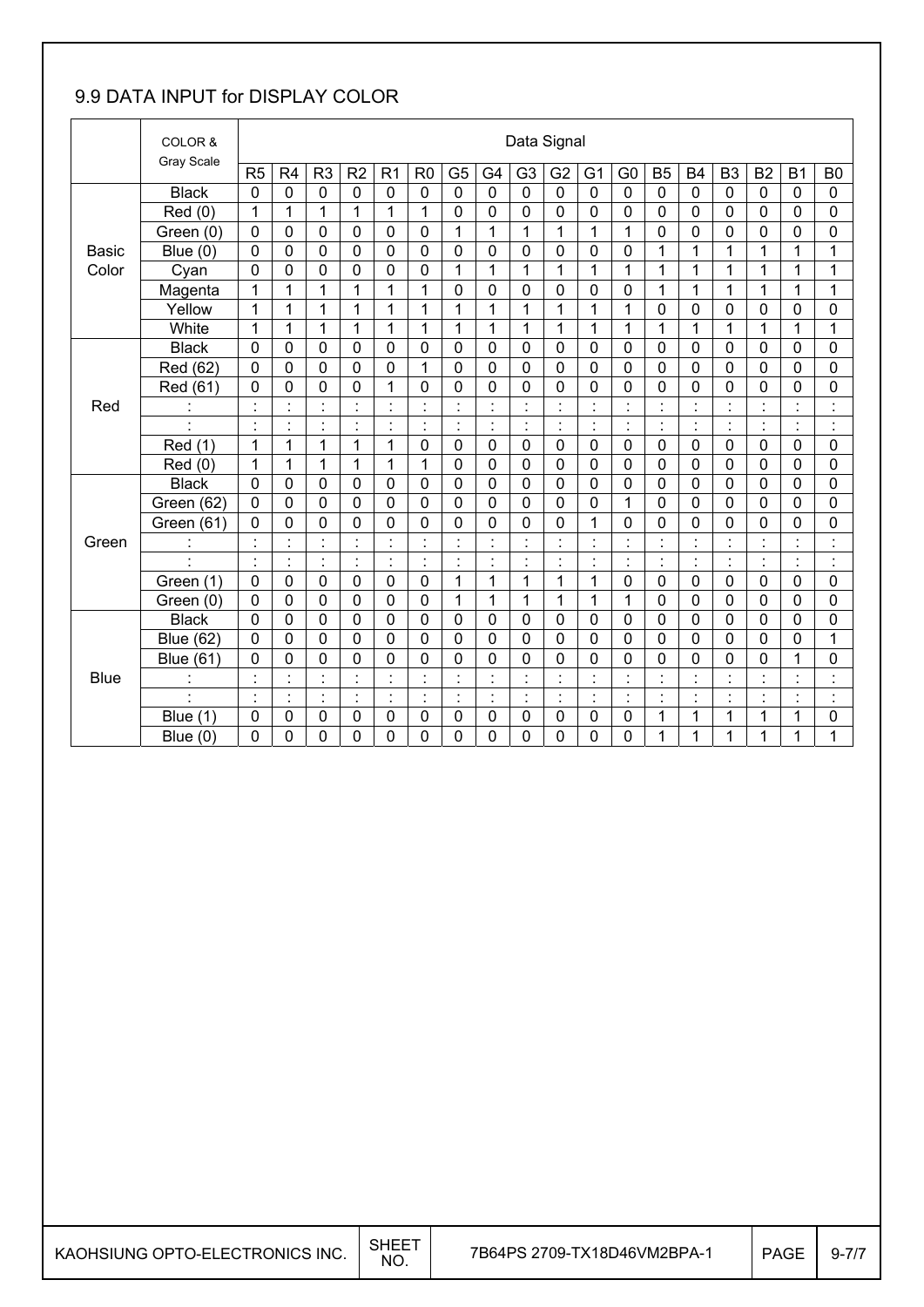**10. OUTLINE DIMENSIONS** 10.1 FRONT VIEW

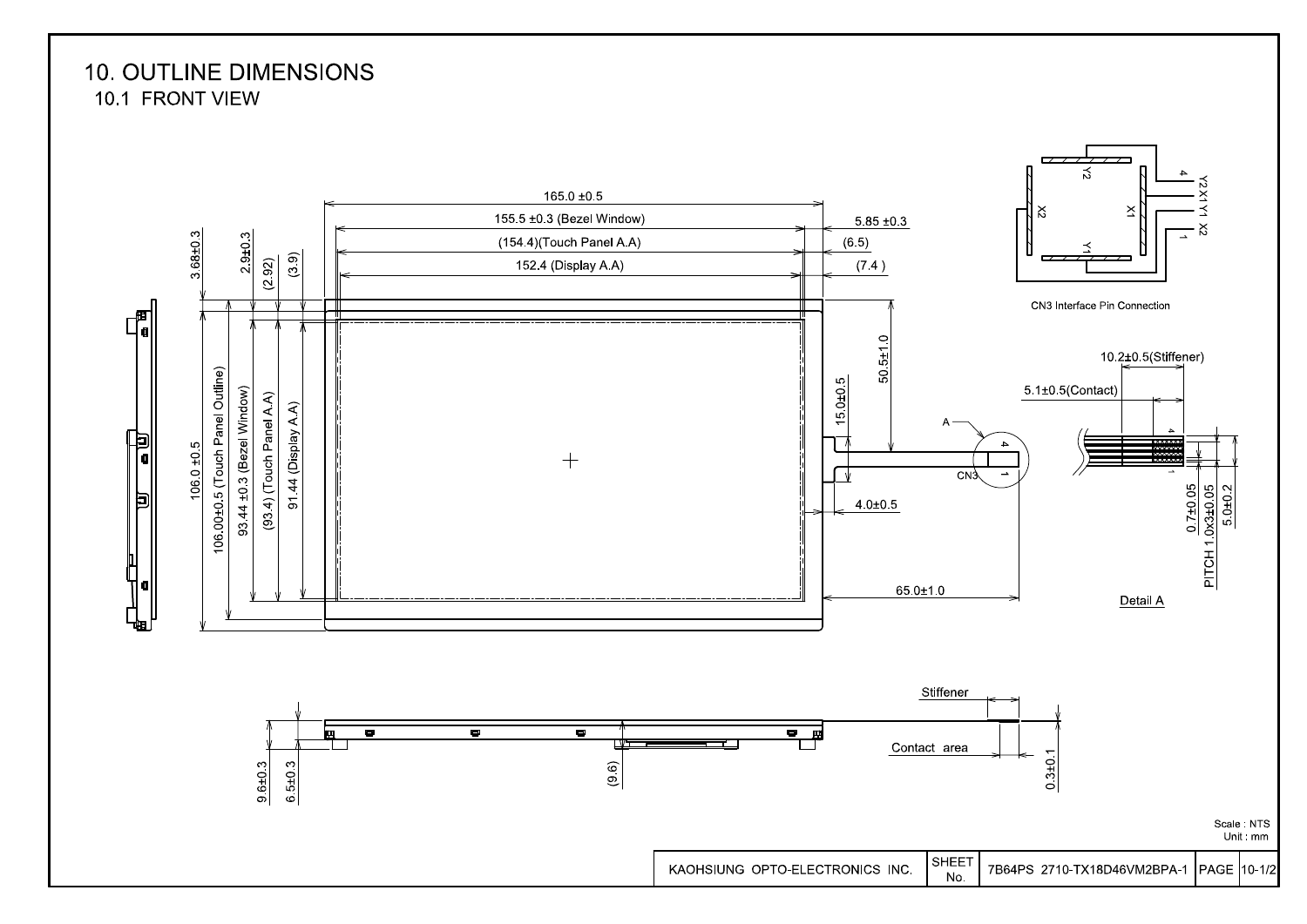### 10.2 REAR VIEW



Scale NTS<br>Unit mm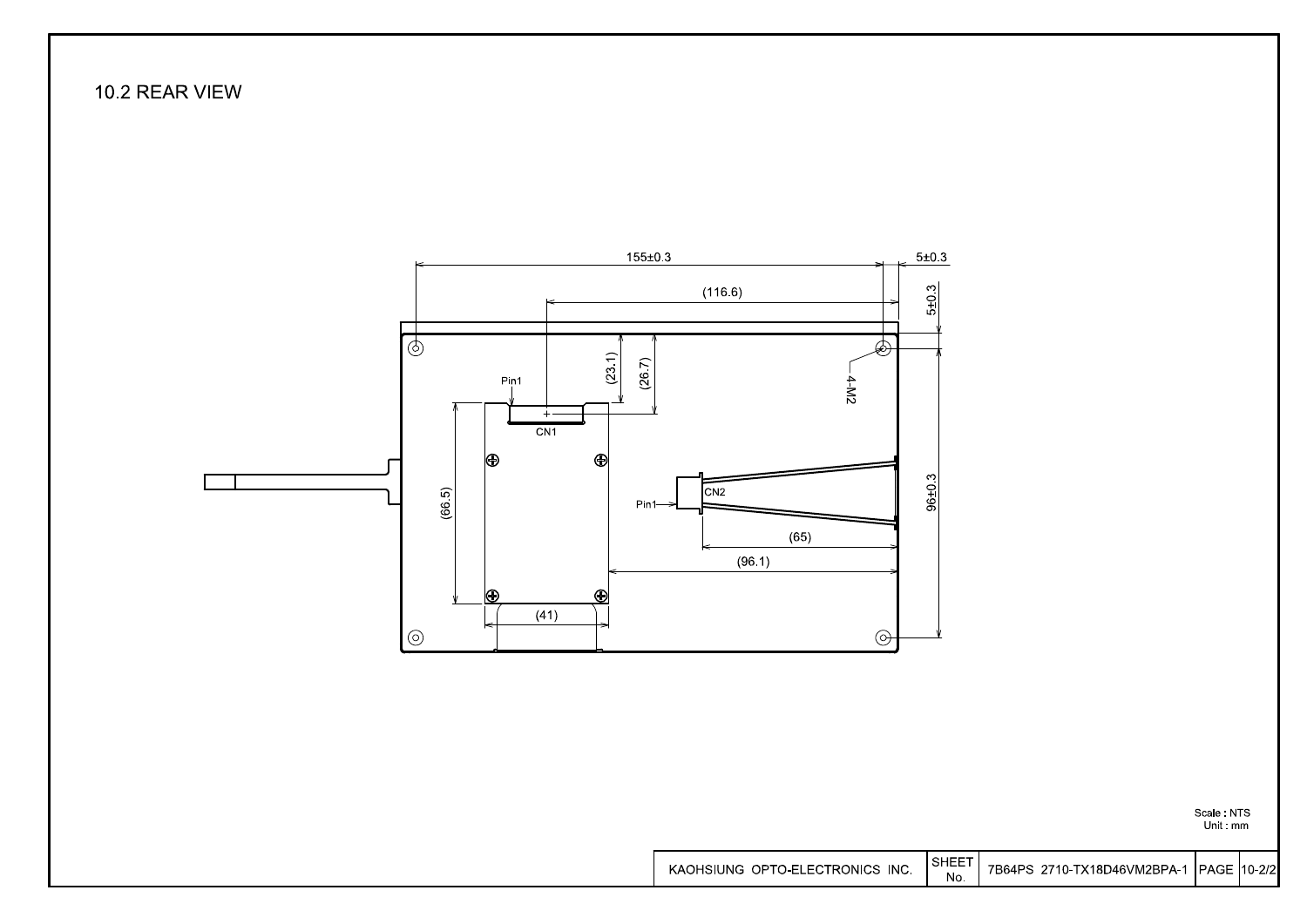# 11. TOUCH PANEL

The type of touch panel used on this display is resistive, analog, 5-wire and film on glass, and more characteristics are shown as below:

### 11.1 OPERATING CONDITIONS

| Item                                    | . .<br>salion<br> | ਾ ⊓ N⇔                   |
|-----------------------------------------|-------------------|--------------------------|
| ` ′oltage<br>Jperating<br>$-$ 0.000 $-$ | ν<br>VU U         | $\overline{\phantom{a}}$ |

### 11.2 ELECTRICAL CHARACTERISTICS

| Item                         |                             | Specification            | Remarks   |
|------------------------------|-----------------------------|--------------------------|-----------|
| Resistance                   | $X1-X2$                     | $310 \times 1070 \Omega$ |           |
| <b>Between Terminal</b>      | $Y1-Y2$<br>160~660 $\Omega$ |                          |           |
| <b>Insulation Resistance</b> | X-Y                         | $20M\Omega$ min.         | At 25V DC |
|                              |                             | $±1.5\%$ max.            |           |
| Linearity                    |                             | $±1.5\%$ max.            | Note 1    |
| Chattering                   |                             | 10ms max.                | -         |

Note 1: The test conditions and equipments of linearity are as below:

- Material of pen: poly-acetal resin
- End shape: R 0.8 mm
- Test force: 150 gf
- Pitch: 10 mm
- Test area is shown in Fig. 11.1



As shown in Fig. 11.2, applying voltage meter to measure Va, Vb and Vxm, where Va is the maximum voltage in the active area; Vb is the minimum voltage in the active area; Vxm is the measured voltage of point x selected by random. Afterwards, the linearity can be calculated by following equation:

$$
Linearity = \frac{|Vxi - Vxm|}{Va - Vb} \times 100\%,
$$

where Vxi is the idea voltage of point x.

The method to measure the linearity of Y-axis is the same as above.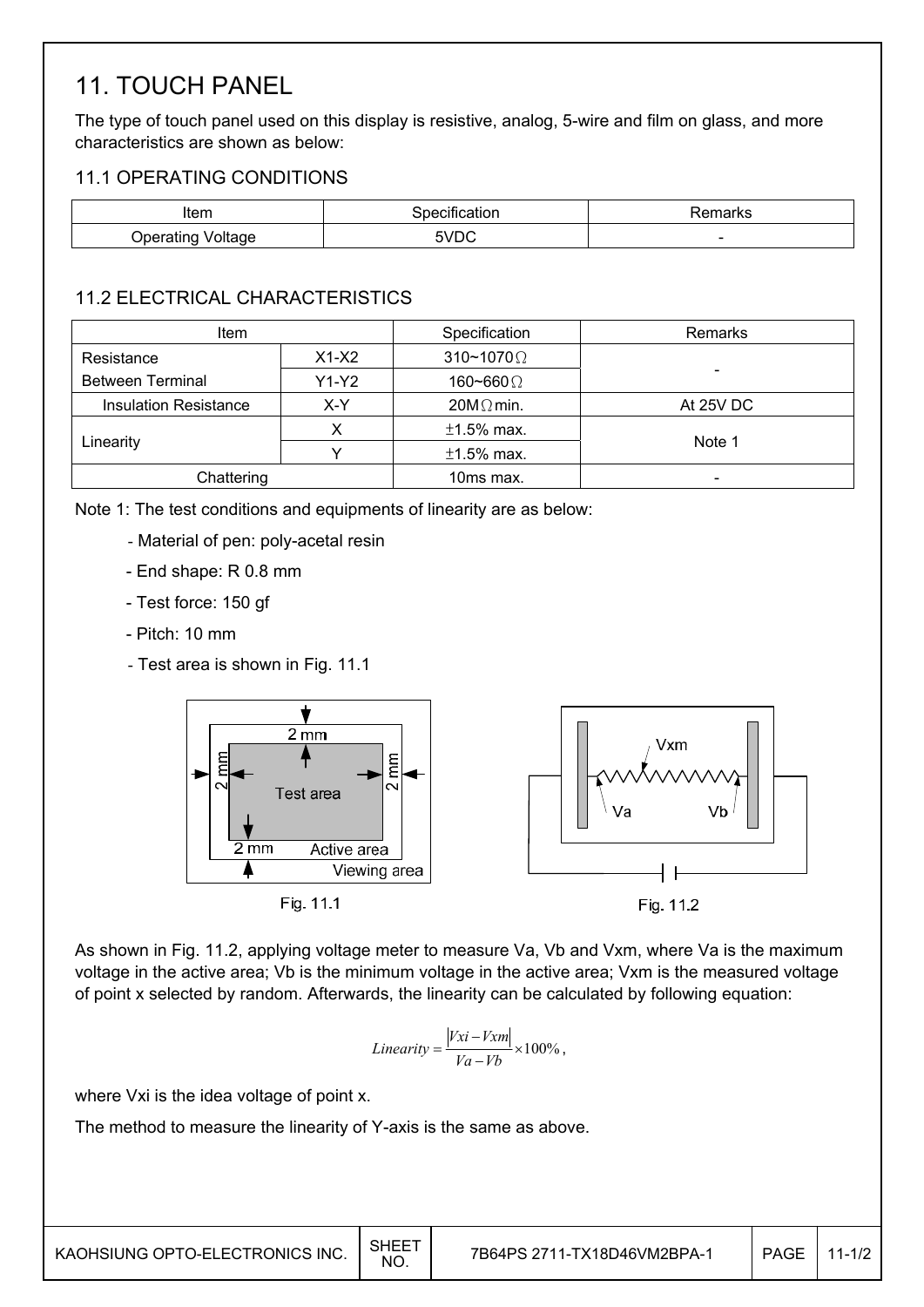### 11.3 MECHANICAL CHARACTERISTICS

| Item               | Specification | Remarks              |
|--------------------|---------------|----------------------|
| Pen Input Pressure | $50 - 150$ q  | R0.8, Polyacetal Pen |
| Finger             | $50 - 150$ q  | R8.0, Silicon Rubber |
| Surface Hardness   | 3H min.       | <b>JIS K 5400</b>    |

### 11.4 OPTICAL CHARACTERISTICS

| Item     | cauon | ⊀emarks                  |
|----------|-------|--------------------------|
| mittance | 80%   |                          |
| . .      | min.  | $\overline{\phantom{a}}$ |

#### 11.5 SAFETY AND ATTENTIONS

- 1) Do not put heavy shock or stress on the touch panel.
- 2) Please use soft cloth or absorbent cotton with ethanol to clean the touch panel by gently wiping. Moreover, please wipe it by horizontal or vertical direction instead of circling to prevent leaving scars on the touch panel's surface.
- 3) Do not use any harmful chemicals such as acetone, toluene, and isopropyl alcohol to clean the display's surface.
- 4) Please pay more attention on handling and assembly due to that the touch panel overhung this TFT display outline.
- 5) Please ensure housing design is able to protect touch panel when unexpected pressure adding on the edges and corners of it.
- 6) UV protection is recommended to avoid the possibility of performance degrading when touch panel is likely applied under UV environment for a long period of time.

| KAOHSIUNG OPTO-ELECTRONICS INC. | SHEET<br>NO. | 7B64PS 2711-TX18D46VM2BPA-1 | <b>PAGE</b> | $11 - 2/2$ |
|---------------------------------|--------------|-----------------------------|-------------|------------|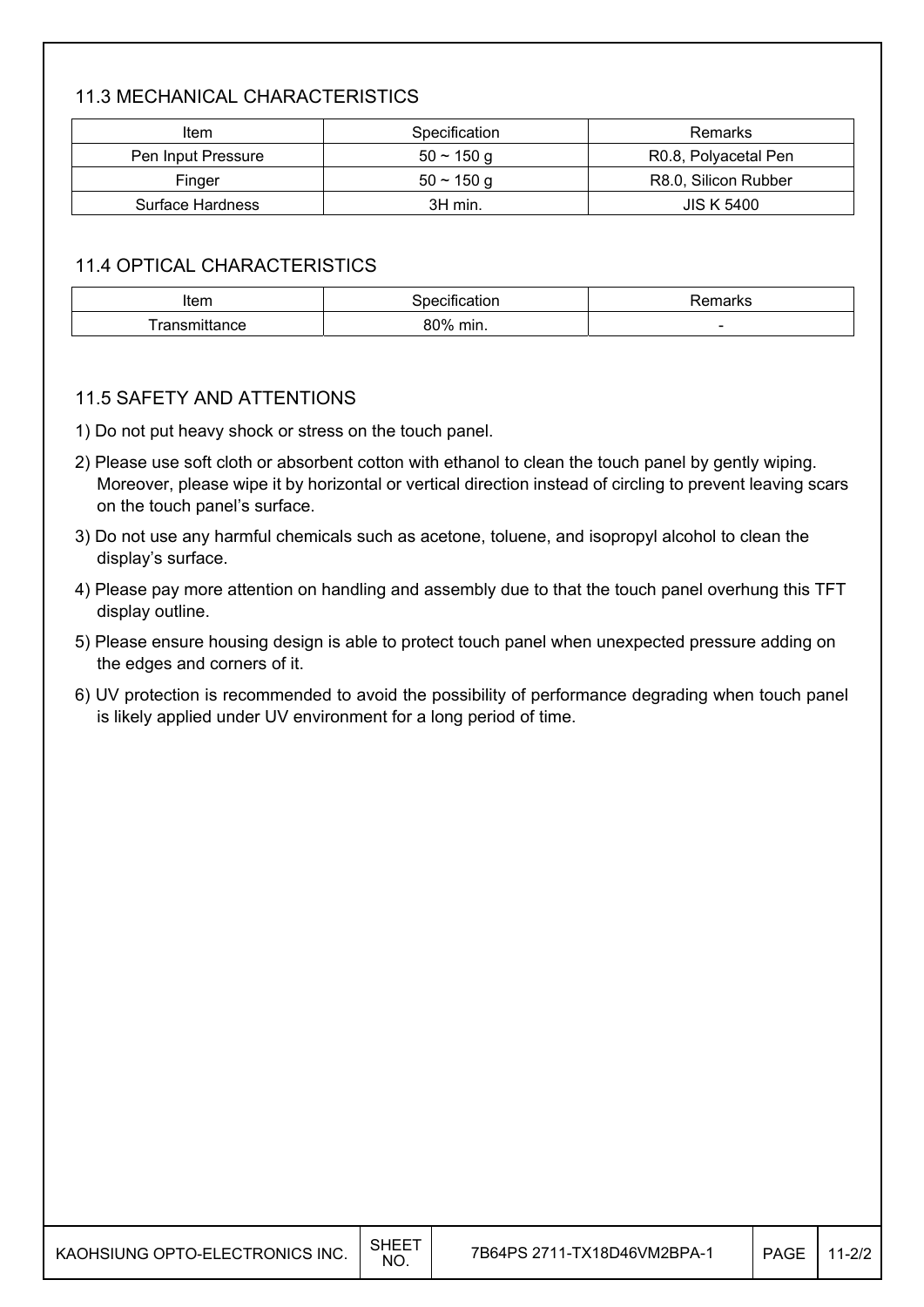## 12. APPEARANCE STANDARD

The appearance inspection is performed in a dark room around 500~1000 lx based on the conditions as below:

- The distance between inspector's eyes and display is 30 cm.
- The viewing zone is defined with angle  $\theta$  shown in Fig.12.1 The inspection should be performed within 45 $^{\circ}$  when display is shut down. The inspection should be performed within 5 $^{\circ}$  when display is power on.



Fig. 12.1

#### 12.1 THE DEFINITION OF LCD ZONE

LCD panel is divided into 3 areas as shown in Fig.12.2 for appearance specification in next section. A zone is the LCD active area (dot area); B zone is the area, which extended 1 mm out from LCD active area; C zone is the area between B zone and metal frame.

In terms of housing design, B zone is the recommended window area customers' housing should be located in.



Fig. 12.2

| KAOHSIUNG OPTO-ELECTRONICS INC. | <b>SHEET</b><br>NO. | 7B64PS 2712-TX18D46VM2BPA-1 | <b>PAGE</b> | $12 - 1/4$ |
|---------------------------------|---------------------|-----------------------------|-------------|------------|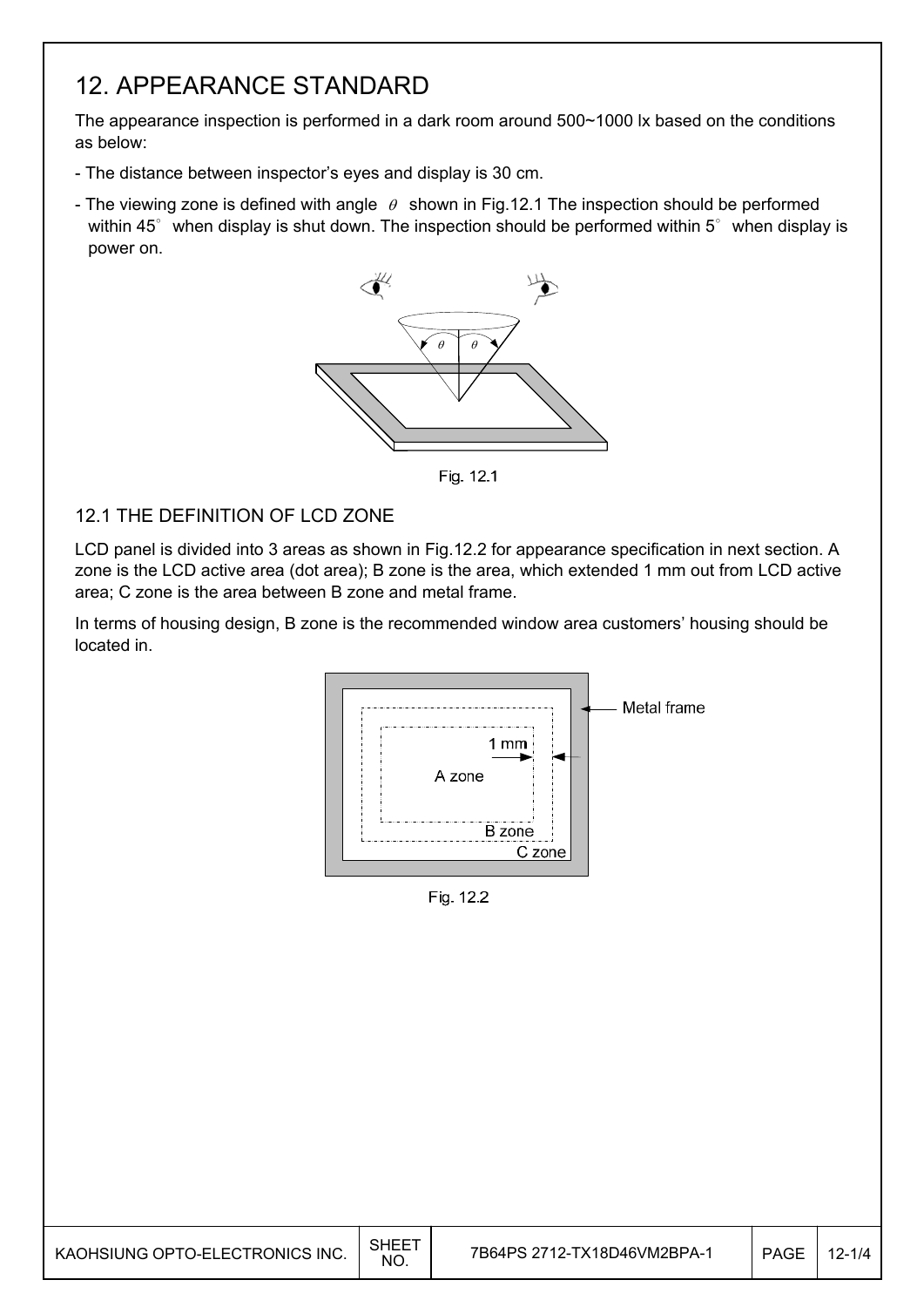### 12.2 LCD APPEARANCE SPECIFICATION

The specification as below is defined as the amount of unexpected phenomenon or material in different zones of LCD panel. The definitions of length, width and average diameter using in the table are shown in Fig. 12.3 and Fig. 12.4.

| Length (mm)<br>Ignored<br>$L \leq 40$<br>$L \leq 20$<br>Average diameter (mm)<br>$D \leq 0.2$<br>$D\!\leq\!0.4$<br>Average diameter (mm)<br>$D \le 0.3$<br>$D \leq 0.5$<br>$D \le 1.0$<br>Length (mm)<br>Ignored |                                                       | Width (mm)<br>$W \le 0.01$<br>$W \le 0.02$<br>$W \le 0.04$ | Maximum number<br>Ignored<br>10<br>10<br>Round (Dot Shape)<br>Maximum number<br>Ignore<br>10<br>Serious one is not allowed<br>Serious one is not allowed | Maximum number                                                                                                                                                                       | Minimum space<br>Minimum space<br>$\overline{\phantom{a}}$ | $A \cdot B$<br>A<br>A                                                                                                                          |             |
|------------------------------------------------------------------------------------------------------------------------------------------------------------------------------------------------------------------|-------------------------------------------------------|------------------------------------------------------------|----------------------------------------------------------------------------------------------------------------------------------------------------------|--------------------------------------------------------------------------------------------------------------------------------------------------------------------------------------|------------------------------------------------------------|------------------------------------------------------------------------------------------------------------------------------------------------|-------------|
|                                                                                                                                                                                                                  |                                                       |                                                            |                                                                                                                                                          |                                                                                                                                                                                      |                                                            |                                                                                                                                                |             |
|                                                                                                                                                                                                                  |                                                       |                                                            |                                                                                                                                                          |                                                                                                                                                                                      |                                                            |                                                                                                                                                |             |
|                                                                                                                                                                                                                  |                                                       |                                                            |                                                                                                                                                          |                                                                                                                                                                                      |                                                            |                                                                                                                                                |             |
|                                                                                                                                                                                                                  |                                                       |                                                            |                                                                                                                                                          |                                                                                                                                                                                      |                                                            |                                                                                                                                                |             |
|                                                                                                                                                                                                                  |                                                       |                                                            |                                                                                                                                                          |                                                                                                                                                                                      |                                                            |                                                                                                                                                |             |
|                                                                                                                                                                                                                  |                                                       |                                                            |                                                                                                                                                          |                                                                                                                                                                                      |                                                            |                                                                                                                                                |             |
|                                                                                                                                                                                                                  |                                                       |                                                            |                                                                                                                                                          |                                                                                                                                                                                      |                                                            |                                                                                                                                                |             |
|                                                                                                                                                                                                                  |                                                       |                                                            |                                                                                                                                                          |                                                                                                                                                                                      |                                                            |                                                                                                                                                |             |
|                                                                                                                                                                                                                  |                                                       |                                                            |                                                                                                                                                          |                                                                                                                                                                                      |                                                            |                                                                                                                                                |             |
|                                                                                                                                                                                                                  |                                                       |                                                            |                                                                                                                                                          |                                                                                                                                                                                      |                                                            |                                                                                                                                                |             |
|                                                                                                                                                                                                                  |                                                       |                                                            |                                                                                                                                                          |                                                                                                                                                                                      |                                                            |                                                                                                                                                |             |
|                                                                                                                                                                                                                  |                                                       |                                                            |                                                                                                                                                          | Ignored                                                                                                                                                                              |                                                            |                                                                                                                                                |             |
|                                                                                                                                                                                                                  |                                                       |                                                            |                                                                                                                                                          | 10                                                                                                                                                                                   |                                                            | A                                                                                                                                              |             |
|                                                                                                                                                                                                                  |                                                       |                                                            |                                                                                                                                                          | 5                                                                                                                                                                                    |                                                            |                                                                                                                                                |             |
|                                                                                                                                                                                                                  |                                                       | Filamentous                                                | (Line shape)                                                                                                                                             |                                                                                                                                                                                      |                                                            |                                                                                                                                                |             |
|                                                                                                                                                                                                                  |                                                       |                                                            | Width (mm)                                                                                                                                               |                                                                                                                                                                                      | Maximum number                                             |                                                                                                                                                |             |
|                                                                                                                                                                                                                  |                                                       | $W \le 0.02$                                               |                                                                                                                                                          |                                                                                                                                                                                      | Ignored                                                    | $A \cdot B$                                                                                                                                    |             |
| $L \leq 2.0$                                                                                                                                                                                                     |                                                       | $W \le 0.03$                                               |                                                                                                                                                          |                                                                                                                                                                                      | 10                                                         |                                                                                                                                                |             |
| $L \leq 1.0$                                                                                                                                                                                                     |                                                       | $W \le 0.06$                                               |                                                                                                                                                          |                                                                                                                                                                                      | 10                                                         |                                                                                                                                                |             |
| Round (Dot shape)                                                                                                                                                                                                |                                                       |                                                            |                                                                                                                                                          |                                                                                                                                                                                      |                                                            |                                                                                                                                                |             |
| Average diameter (mm)                                                                                                                                                                                            |                                                       |                                                            |                                                                                                                                                          |                                                                                                                                                                                      |                                                            |                                                                                                                                                |             |
|                                                                                                                                                                                                                  |                                                       |                                                            |                                                                                                                                                          |                                                                                                                                                                                      |                                                            |                                                                                                                                                |             |
|                                                                                                                                                                                                                  |                                                       |                                                            |                                                                                                                                                          |                                                                                                                                                                                      |                                                            |                                                                                                                                                |             |
|                                                                                                                                                                                                                  |                                                       |                                                            |                                                                                                                                                          |                                                                                                                                                                                      |                                                            |                                                                                                                                                |             |
|                                                                                                                                                                                                                  |                                                       |                                                            |                                                                                                                                                          |                                                                                                                                                                                      |                                                            |                                                                                                                                                |             |
|                                                                                                                                                                                                                  |                                                       |                                                            |                                                                                                                                                          |                                                                                                                                                                                      |                                                            |                                                                                                                                                |             |
|                                                                                                                                                                                                                  |                                                       |                                                            |                                                                                                                                                          |                                                                                                                                                                                      |                                                            |                                                                                                                                                |             |
|                                                                                                                                                                                                                  |                                                       |                                                            |                                                                                                                                                          |                                                                                                                                                                                      |                                                            |                                                                                                                                                |             |
|                                                                                                                                                                                                                  |                                                       |                                                            |                                                                                                                                                          |                                                                                                                                                                                      |                                                            |                                                                                                                                                |             |
|                                                                                                                                                                                                                  |                                                       |                                                            |                                                                                                                                                          |                                                                                                                                                                                      |                                                            |                                                                                                                                                |             |
|                                                                                                                                                                                                                  |                                                       | Density                                                    |                                                                                                                                                          |                                                                                                                                                                                      |                                                            |                                                                                                                                                |             |
|                                                                                                                                                                                                                  |                                                       |                                                            |                                                                                                                                                          |                                                                                                                                                                                      |                                                            |                                                                                                                                                |             |
|                                                                                                                                                                                                                  |                                                       |                                                            |                                                                                                                                                          |                                                                                                                                                                                      |                                                            | A                                                                                                                                              |             |
|                                                                                                                                                                                                                  |                                                       |                                                            |                                                                                                                                                          |                                                                                                                                                                                      |                                                            |                                                                                                                                                |             |
|                                                                                                                                                                                                                  |                                                       |                                                            |                                                                                                                                                          |                                                                                                                                                                                      |                                                            |                                                                                                                                                |             |
|                                                                                                                                                                                                                  |                                                       |                                                            |                                                                                                                                                          |                                                                                                                                                                                      |                                                            |                                                                                                                                                |             |
|                                                                                                                                                                                                                  |                                                       | Density                                                    |                                                                                                                                                          |                                                                                                                                                                                      |                                                            |                                                                                                                                                |             |
|                                                                                                                                                                                                                  |                                                       |                                                            | In total                                                                                                                                                 |                                                                                                                                                                                      | $3/\phi$ 20mm<br>5                                         |                                                                                                                                                |             |
|                                                                                                                                                                                                                  | $D \leq 0.22$<br>$D \le 0.33$<br>D > 0.33<br>In total | Bright dot-defect<br>Dark dot-defect                       |                                                                                                                                                          | Maximum number<br>Ignored<br>5<br>$\mathbf 0$<br><b>Type</b><br>1 dot<br>2 adjacent dot<br>3 adjacent dot or above<br>In total<br>1 dot<br>2 adjacent dot<br>3 adjacent dot or above | Those wiped out easily are acceptable                      | Minimum Space<br>Filamentous + Round=10<br>Maximum number<br>4<br>1<br>Not allowed<br>$2/\phi$ 20mm<br>5<br>5<br>$\overline{2}$<br>Not allowed | $A \cdot B$ |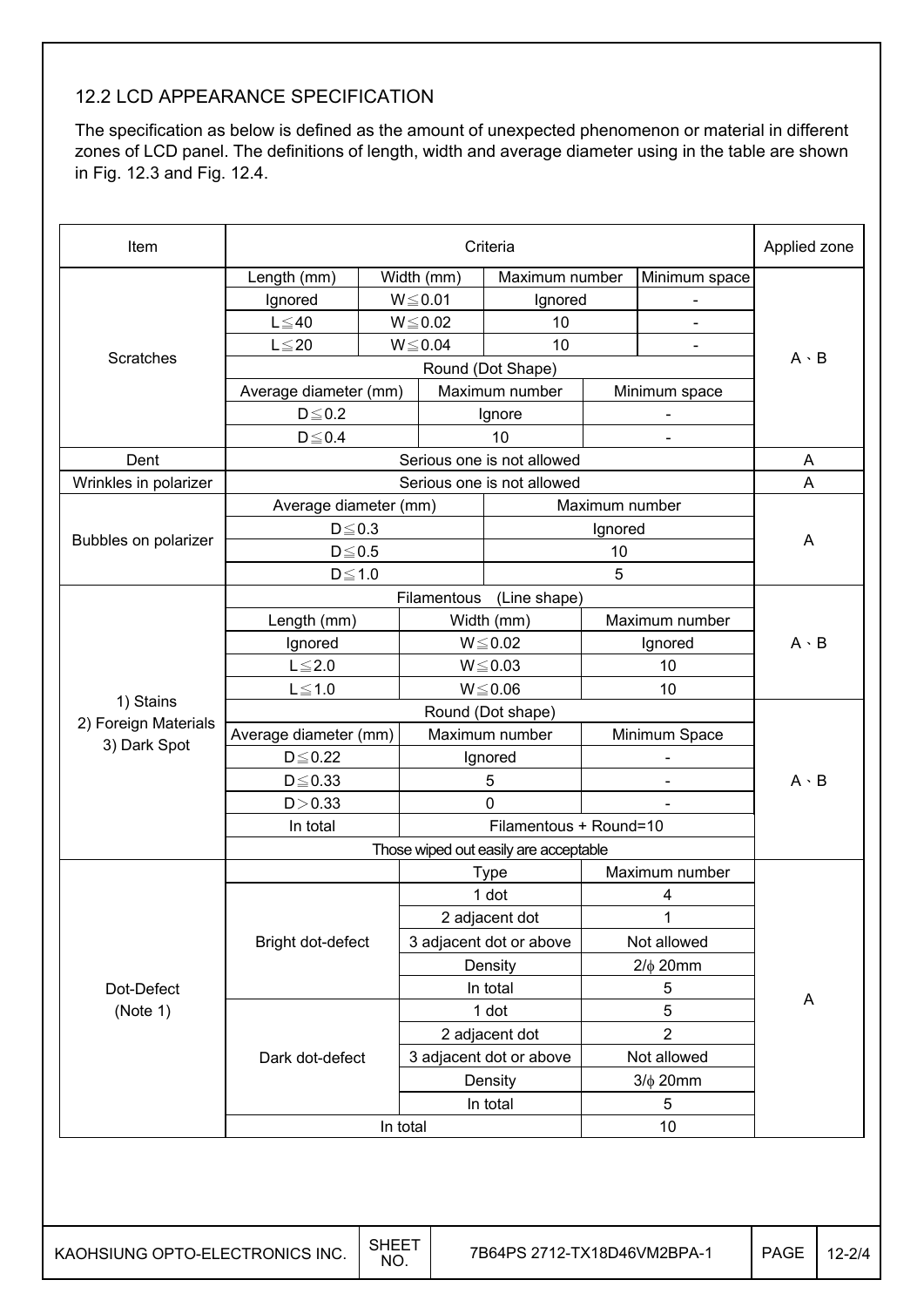

Note 1: The definitions of dot defect are as below:

- The defect area of the dot must be bigger than half of a dot.
- For bright dot-defect, showing black pattern, the dot's brightness must be over 30% brighter than others.
- For dark dot-defect, showing white pattern, the dot's brightness must be under 70% darker than others.
- The definition of 1-dot-defect is the defect-dot, which is isolated and no adjacent defect-dot.
- The definition of adjacent dot is shown as Fig. 12.5.
- The Density of dot defect is defined in the area within diameter  $\phi$  =20mm.

|  |  |  | The dots colored gray are<br>adjacent to defect-dot A. |
|--|--|--|--------------------------------------------------------|
|  |  |  |                                                        |
|  |  |  |                                                        |

Fig. 12.5

| KAOHSIUNG OPTO-ELECTRONICS INC. | SHEET<br><b>NO</b> | 7B64PS 2712-TX18D46VM2BPA-1 | <b>PAGE</b> | 12-3/4 |
|---------------------------------|--------------------|-----------------------------|-------------|--------|
|---------------------------------|--------------------|-----------------------------|-------------|--------|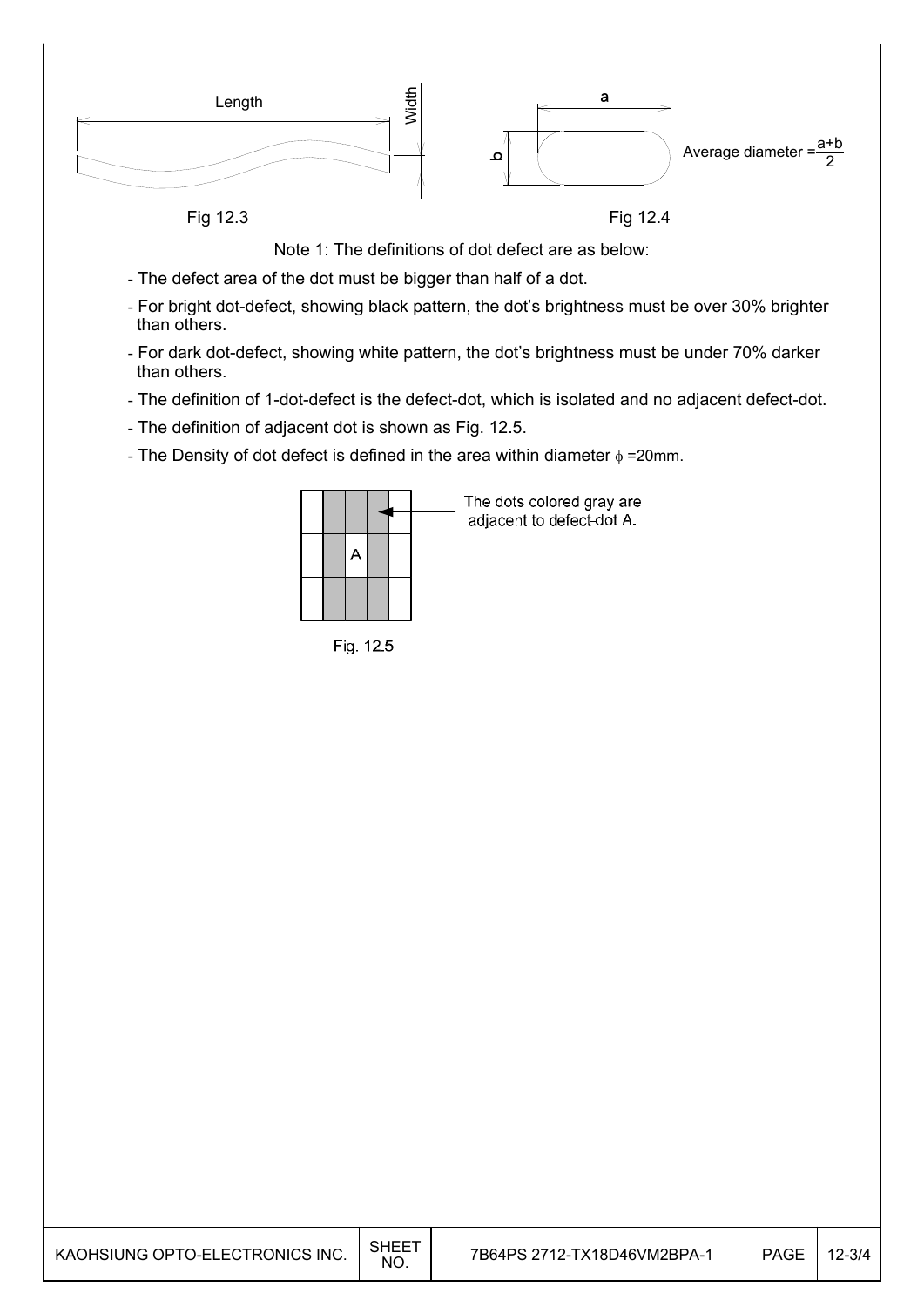## 12.3 TOUCH PANEL APPEARANCE SPECIFICATION

The specification as below is defined by the amount of unexpected material in different zones of touch panel.

| Item                     |                             |            | Criteria       |                | Applied zone |
|--------------------------|-----------------------------|------------|----------------|----------------|--------------|
|                          | Width (mm)                  |            | Length (mm)    | Maximum number |              |
| <b>Scratches</b>         | $W \ge 0.10$                |            | $L \ge 10$     | Not allowed    | A            |
|                          | $0.10 > W \ge 0.05$         |            | $L<$ 10        | 4 pcs max.     |              |
|                          | 0.05 < W                    |            | L < 10         | Ignored        |              |
|                          | Filamentous<br>(Line shape) |            |                |                |              |
|                          | Width (mm)                  |            | Length (mm)    | Maximum number | A            |
|                          | W > 0.05                    | L > 3      |                | Not allowed    |              |
|                          | $0.05 \ge W$                | $L \leq 3$ |                | Ignored        |              |
|                          |                             |            |                |                |              |
| <b>Foreign Materials</b> | Average diameter (mm)       |            | Maximum number |                |              |
|                          | D > 0.3                     |            | Not allowed    |                | A            |
|                          | $0.3 \ge D > 0.2$           |            | 3 pcs max.     |                |              |
|                          | $0.2 \ge D > 0.1$           |            | 5 pcs max.     |                |              |
|                          | $0.1 \geq D$                |            |                | Ignored        |              |
|                          | $D \leq 0.5$                |            |                | Ignored        | B            |

The limitation of glass flaw occurred on touch panel is defined in the table as below.

| Item             | Specifications |                                                          |
|------------------|----------------|----------------------------------------------------------|
| Edge flaw        |                | $X \leq 3.0$ mm<br>$Y \leq 3.0$ mm<br>$Z \leq$ Thickness |
| Corner flaw      |                | $X \leq 3.0$ mm<br>$Y \leq 3.0$ mm<br>$Z \leq$ Thickness |
| Progressive flaw |                | Not allowed                                              |

| KAOHSIUNG OPTO-ELECTRONICS INC. | <b>SHEET</b><br>NO. | 7B64PS 2712-TX18D46VM2BPA-1 | <b>PAGE</b> | 2-4/4 |
|---------------------------------|---------------------|-----------------------------|-------------|-------|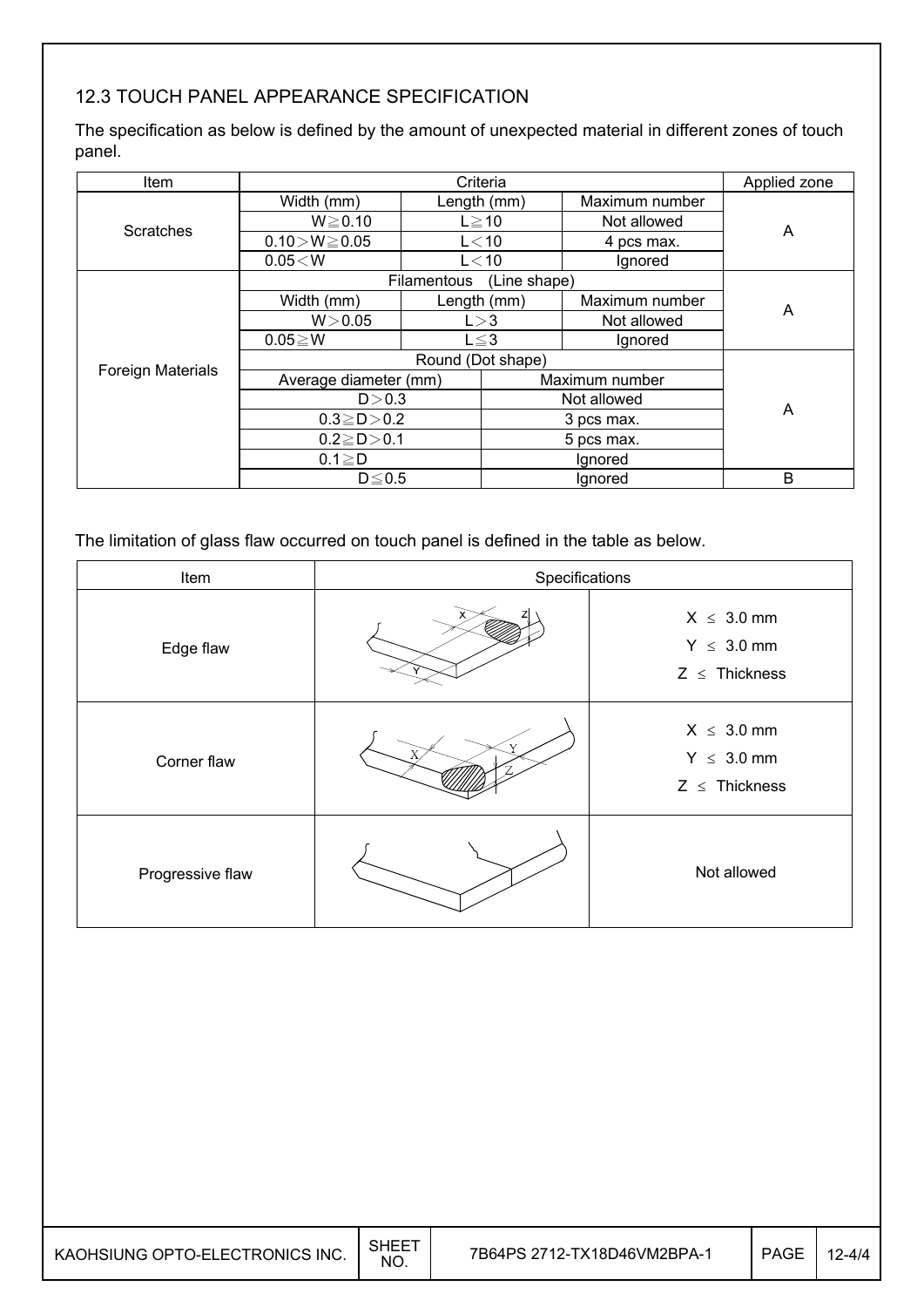## 13. PRECAUTIONS

## 13.1 PRECAUTIONS of ESD

- 1) Before handling the display, please ensure your body has been connected to ground to avoid any damages by ESD. Also, do not touch display's interface directly when assembling.
- 2) Please remove the protection film very slowly before turning on the display to avoid generating ESD.

### 13.2 PRECAUTIONS of HANDLING

- 1) In order to keep the appearance of display in good condition, please do not rub any surfaces of the displays by sharp tools harder than 3H, especially touch panel, metal frame and polarizer.
- 2) Please do not stack the displays as this may damage the surface. In order to avoid any injuries, please avoid touching the edge of the glass or metal frame and wore gloves during handling.
- 3) Touching the polarizer or terminal pins with bare hand should be avoided to prevent staining and poor electrical contact.
- 4) Do not use any harmful chemicals such as acetone, toluene, and isopropyl alcohol to clean display's surfaces.
- 5) Please use soft cloth or absorbent cotton with ethanol to clean the display by gently wiping. Moreover, when wiping the display, please wipe it by horizontal or vertical direction instead of circling to prevent leaving scars on the display's surface, especially polarizer.
- 6) Please wipe any unknown liquids immediately such as saliva, water or dew on the display to avoid color fading or any permanently damages.
- 7) Maximum pressure to the surface of the display must be less than  $1,96 \times 10^4$  Pa. If the area of adding pressure is less than  $1 \text{ cm}^2$ , the maximum pressure must be less than 1.96N.

## 13.3 PRECAUTIONS OF OPERATING

- 1) Please input signals and voltages to the displays according to the values defined in the section of electrical characteristics to obtain the best performance. Any voltages over than absolute maximum rating will cause permanent damages to this display. Also, any timing of the signals out of this specification would cause unexpected performance.
- 2) When the display is operating at significant low temperature, the response time will be slower than it at 25 $\degree$ . In high temperature, the color will be slightly dark and blue compared to original pattern. However, these are temperature-related phenomenon of LCD and it will not cause permanent damages to the display when used within the operating temperature.
- 3) The use of screen saver or sleep mode is recommended when static images are likely for long periods of time. This is to avoid the possibility of image sticking.
- 4) Spike noise can cause malfunction of the circuit. The recommended limitation of spike noise is no bigger than  $\pm$  100 mV.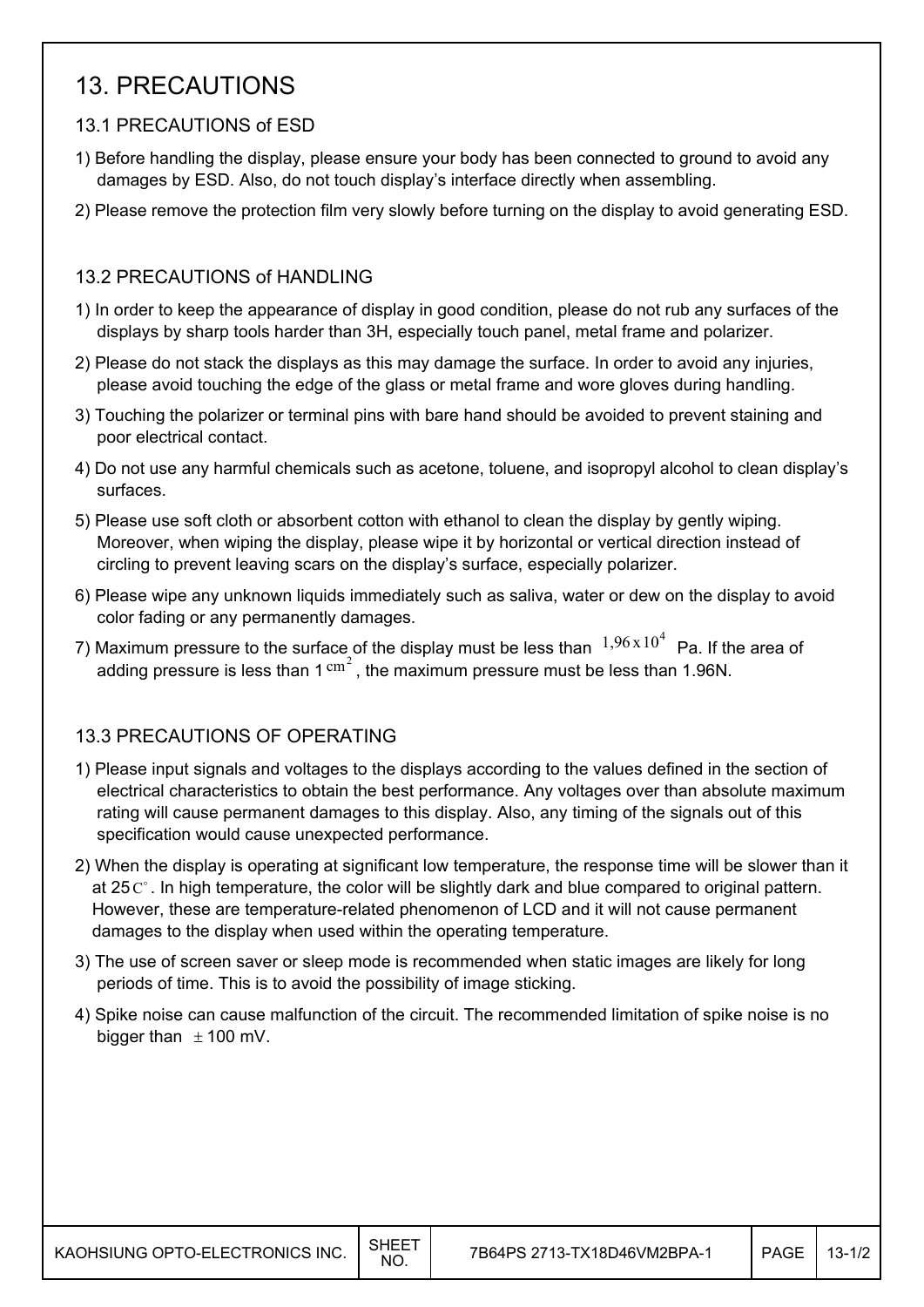### 13.4 PRECAUTIONS of STORAGE

If the displays are going to be stored for years, please be aware the following notices.

- 1) Please store the displays in a dark room to avoid any damages from sunlight and other sources of UV light.
- 2) The recommended long term storage temperature is between 10  $C \sim 35 C$  and 55%~75% humidity to avoid causing bubbles between polarizer and LCD glasses, and polarizer peeling from LCD glasses.
- 3) It would be better to keep the displays in the container, which is shipped from KOE, and do not unpack it.
- 4) Please do not stick any labels on the display surface for a long time, especially on the polarizer.

| KAOHSIUNG OPTO-ELECTRONICS INC. | <b>SHEET</b><br>NO. | 7B64PS 2713-TX18D46VM2BPA-1 | PAGE | $13 - 2/2$ |
|---------------------------------|---------------------|-----------------------------|------|------------|